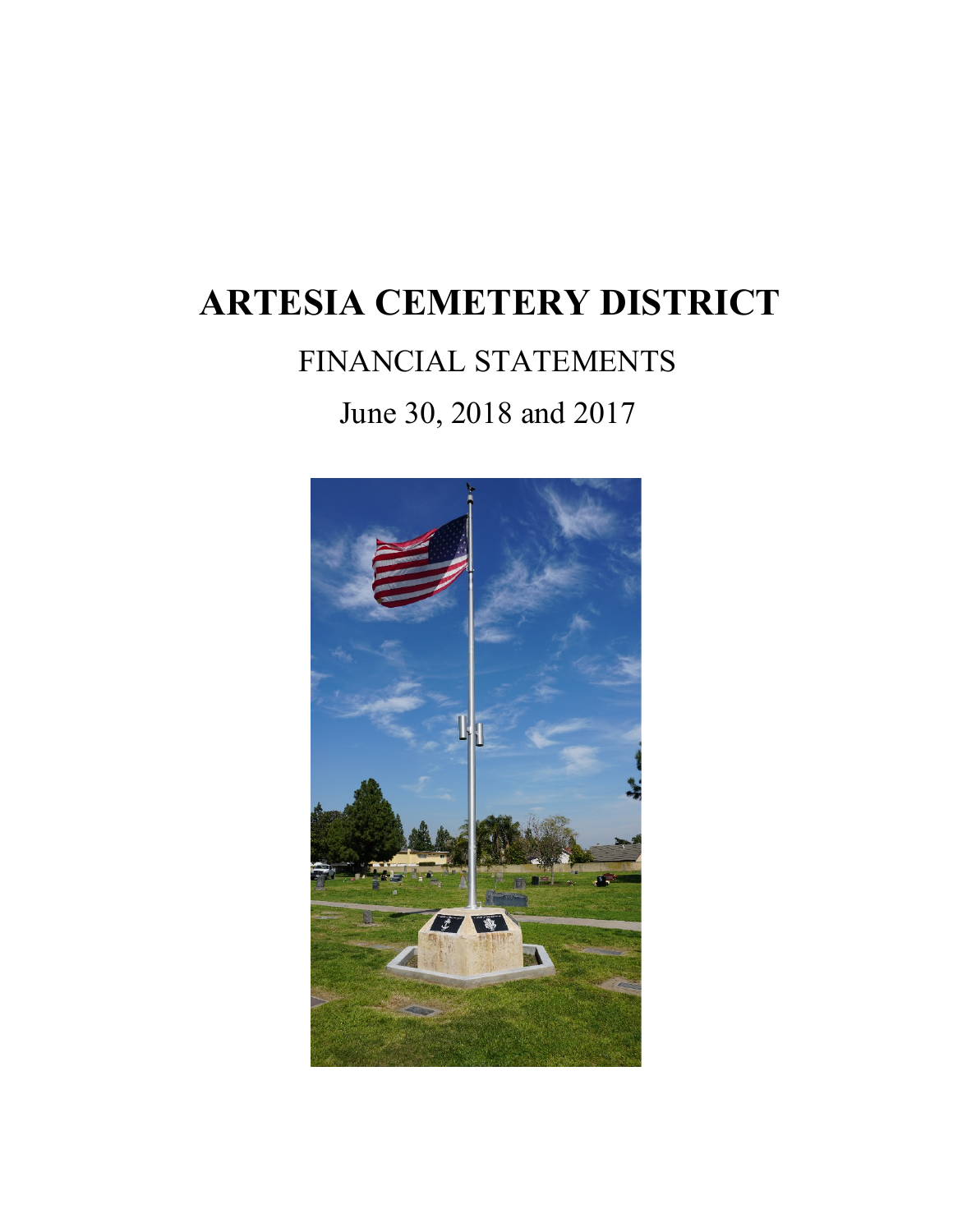# MANAGEMENT'S DISCUSSION & ANALYSIS..................................................................................3-7

## BASIC FINANCIAL STATEMENTS

| Reconciliation of the governmental funds balance sheet to the statement of net position 11 |  |
|--------------------------------------------------------------------------------------------|--|
| Statement of governmental funds revenues, expenditures, and changes in fund balances  12   |  |
| Reconciliation of the statement of revenues, expenditures, and changes in                  |  |
|                                                                                            |  |
|                                                                                            |  |
|                                                                                            |  |

# REQUIRED SUPPLEMENTARY INFORMATION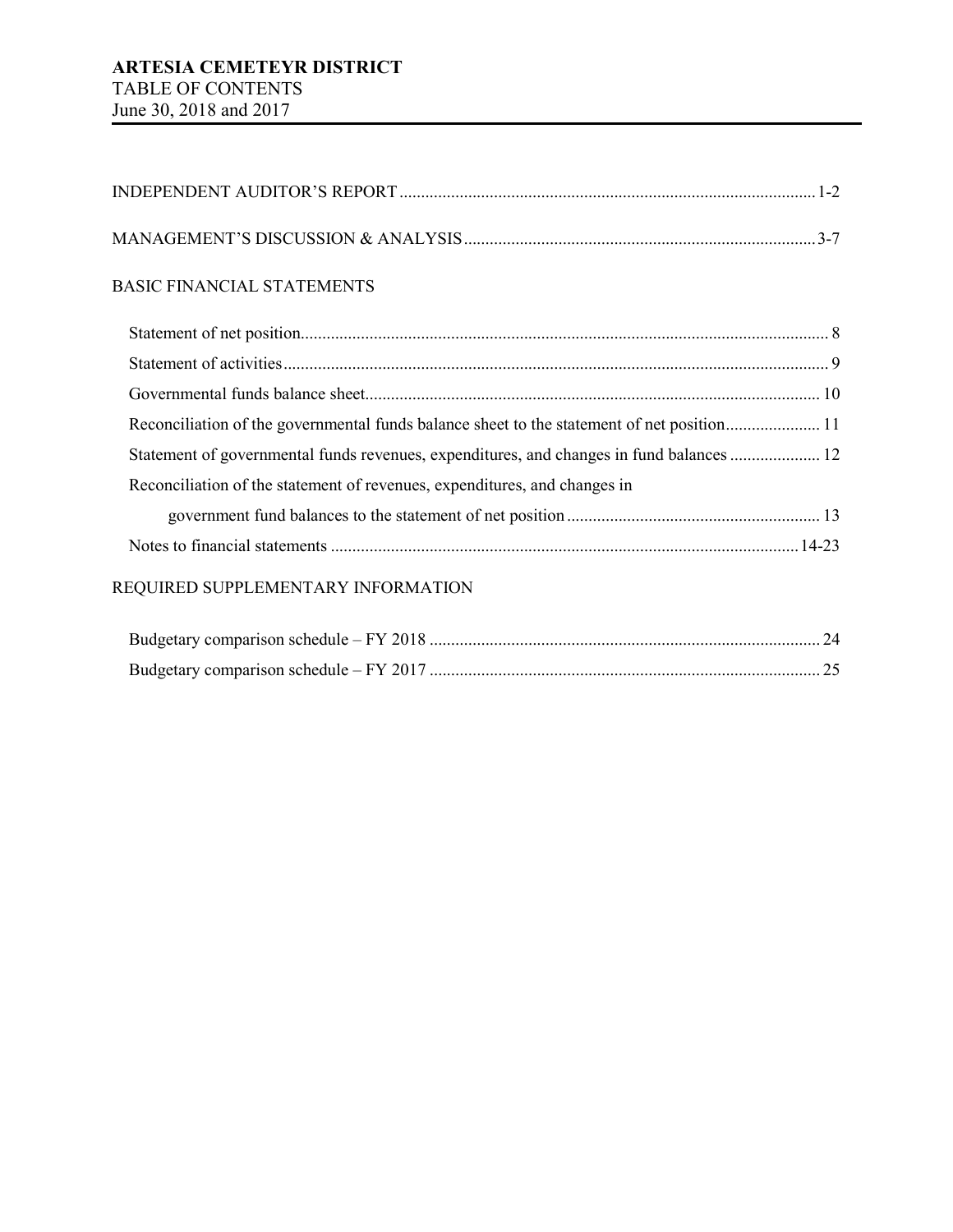# david farnsworth cpa

## **INDEPENDENT AUDITOR'S REPORT**

To the Board of Trustees of **Artesia Cemetery District** Artesia, CA

We have audited the accompanying financial statements of the governmental activities and each major fund of the Artesia Cemetery District, as of and for the years ended June 30, 2018 and 2017, and the related notes to the financial statements. These financial statements collectively comprise the District's basic financial statements as listed in the table of contents.

### **Management's Responsibility for the Financial Statements**

Management is responsible for the preparation and fair presentation of these financial statements in accordance with accounting principles generally accepted in the United States of America; this includes the design, implementation, and maintenance of internal control relevant to the preparation and fair presentation of financial statements that are free from material misstatement, whether due to fraud or error.

### **Auditor's Responsibility**

Our responsibility is to express opinions on these financial statements based on our audit. We conducted our audit in accordance with auditing standards generally accepted in the United States of America. Those standards require that we plan and perform the audit to obtain reasonable assurance about whether the financial statements are free from material misstatement. Because of the matter described in the "Basis for Disclaimer of Opinion" paragraph, however, we were not able to obtain sufficient appropriate audit evidence to provide a basis for an audit opinion on the governmental activities of the District.

An audit involves performing procedures to obtain audit evidence about the amounts and disclosures in the financial statements. The procedures selected depend on the auditor's judgment, including the assessment of the risks of material misstatement of the financial statements, whether due to fraud or error. In making those risk assessments, the auditor considers internal control relevant to the entity's preparation and fair presentation of the financial statements in order to design audit procedures that are appropriate in the circumstances, but not for the purpose of expressing an opinion on the effectiveness of the entity's internal control. Accordingly, we express no such opinion. An audit also includes evaluating the appropriateness of accounting policies used and the reasonableness of significant accounting estimates made by management, as well as evaluating the overall presentation of the financial statements.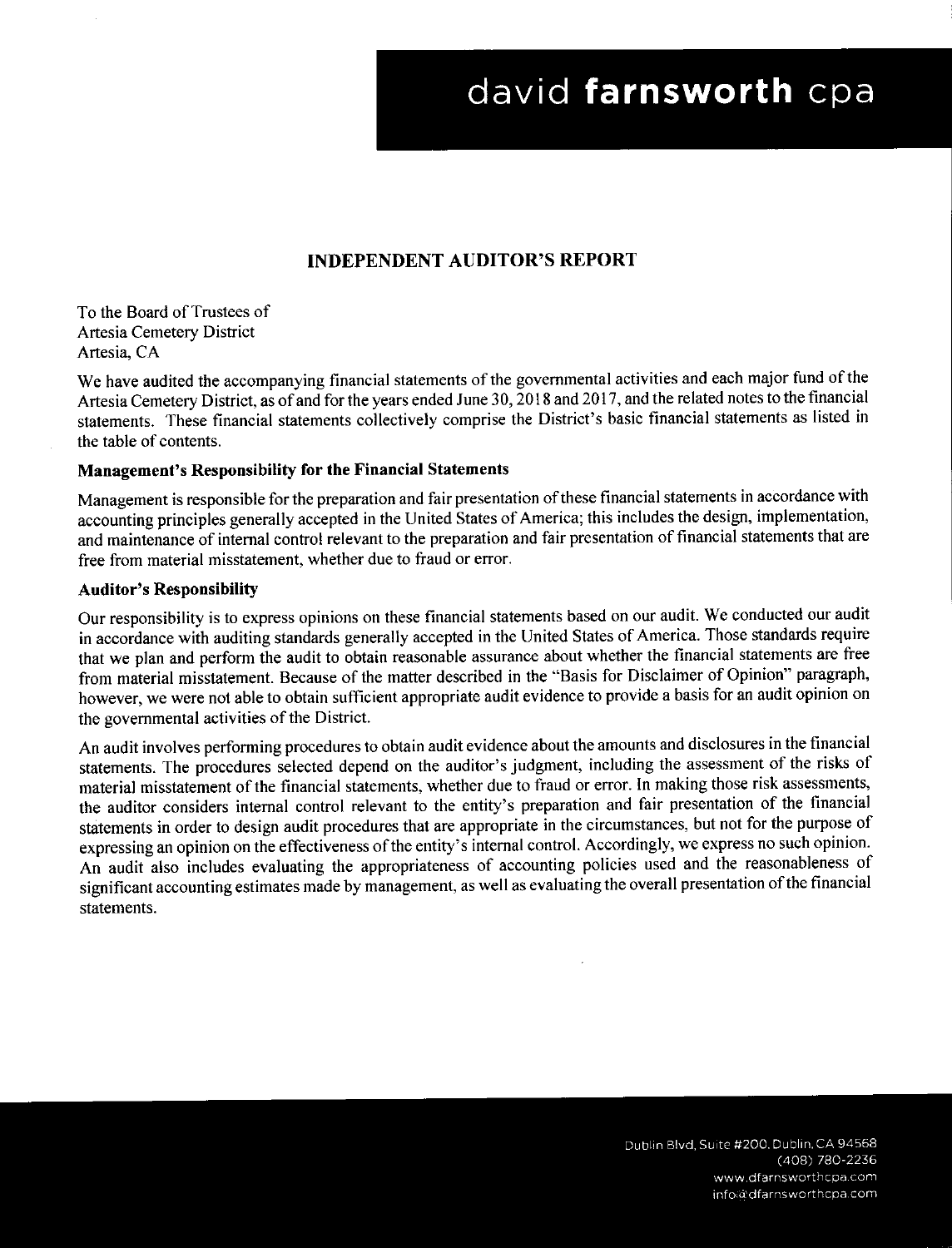### **Basis for Disclaimer of Opinion**

We were unable to satisfy ourselves with other auditing procedures concerning cash and bank drafts balances at June 30, 2018 and 2017 which is stated in the Statement of Net Position and Balance Sheet at \$17,406, \$2,872, \$7,432, and \$366, respectively. Records of bank statements, bank reconciliations, and investment statements were misplaced and could not be found. In addition, the record keeping for accounts receivable and the preneed liability invoices were not kept. The accounts receivable balances were \$21,833 at June 30, 2018 and \$30,402 at June 30, 2017. The deferred revenues balances were \$88,798 and \$88,798 at June 30, 2018 and 2017, respectively. We were unable to confirm the accounts receivable and related deferred revenues balances. Furthermore, the District did keep or store all customer invoices. We were unable to verify the program revenues of the District. Total program revenues were \$428,829 and \$347,076 for the fiscal years ended June 30, 2018 and 2017. Vendor invoices were not kept. We were unable to verify the expenditures and its related liabilities at and for the fiscal years ended June 30, 2018 and 2017. Total program expenses were \$640,016 and \$639,406 for fiscal years ended June 30, 2018 and 2017. At June 30, 2018 and 2017, total accounts payable and other accrued liabilities were \$99,026 and \$88,922, respectively.

### **Disclaimer of Opinion**

Because of the significance of the matters described in the Basis for Disclaimer of Opinion Paragraph, we have not been able to obtain sufficient appropriate audit evidence to provide a basis for an audit opinion. Accordingly, we do not express an opinion on these financial statements.

### **Other Matters**

Accounting principles generally accepted in the United States of America require that the management's discussion and analysis and budget to actual report on pages 3-7 and pages 24-25 be presented to supplement the basic financial statements. Such information, although not a part of the basic financial statements, is required by the Governmental Accounting Standards Board, who considers it to be an essential part of financial reporting for placing the basic financial statements in an appropriate operational, economic, or historical context. We have applied certain limited procedures to the required supplementary information in accordance with auditing standards generally accepted in the United States of America, which consisted of inquiries of management about the methods of preparing the information and comparing the information for consistency with management's responses to our inquiries, the basic financial statements, and other knowledge we obtained during our audit of the basic financial statements. We do not express an opinion or provide any assurance on the information because the limited procedures do not provide us with sufficient evidence to express an opinion or provide any assurance.

David Farnsworth, CDA

David Farnsworth, CPA Dublin, CA May 28, 2019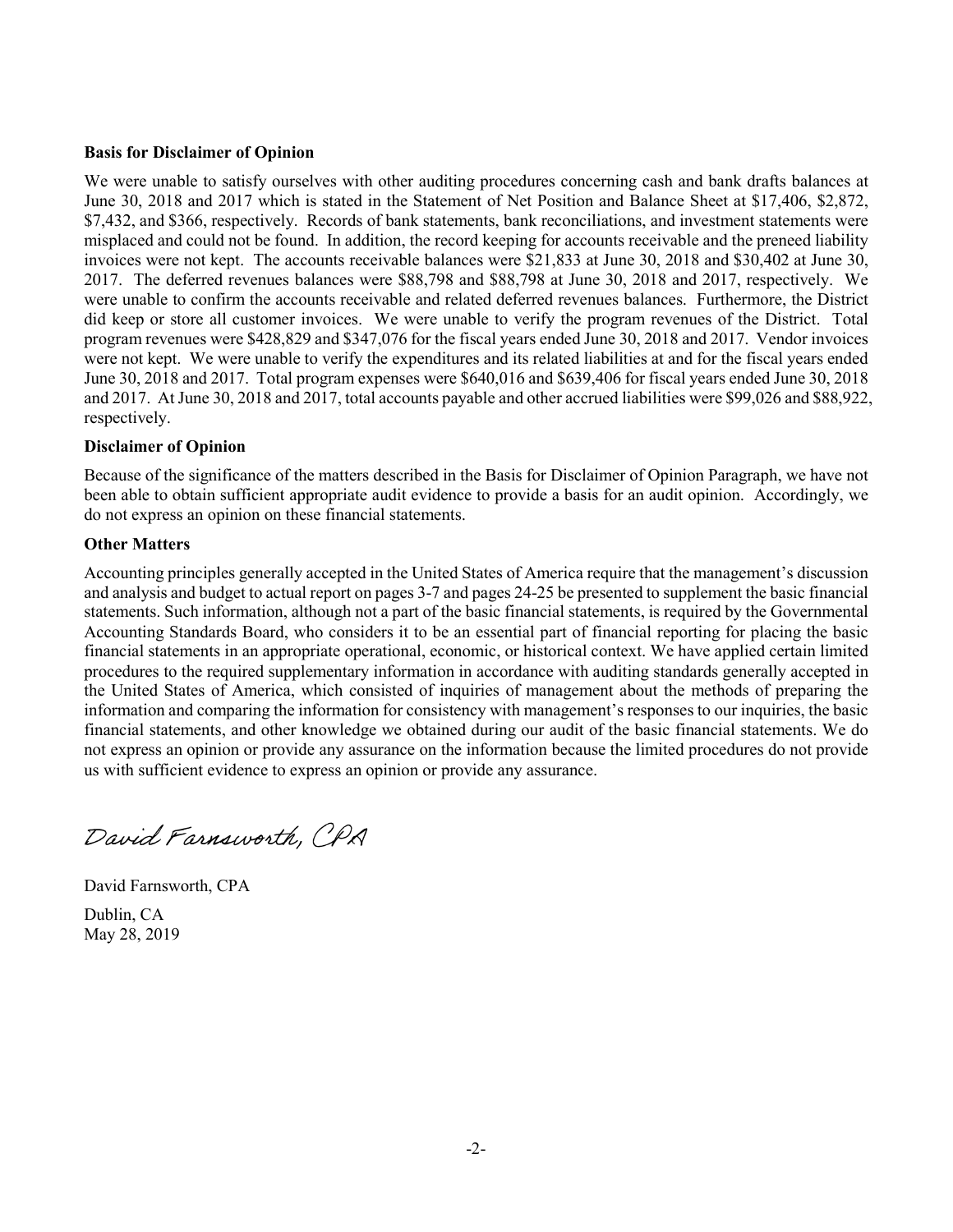This section of the annual financial report of the Artesia Cemetery District (District) presents our discussion and analysis of the District's financial performance during the fiscal year ended June 30, 2018 and 2017. The Management's Discussion and Analysis (MD&A) should be read in conjunction with the District's financial statements, including the notes and the supplementary information that immediately follow this section.

## **FINANCIAL HIGHLIGHTS**

The following summarizes the District's financial highlights for the year ended June 30, 2018.

- In total, government-wide net position was \$208,461.
- General revenues were \$162,319 or 27 percent of total revenues.
- Program revenues were for \$428,839 or 73 percent of total revenues.
- Total government-wide assets were \$444,441.
- Total program expenses were \$640,016.

The following summarizes the District financial highlights for the year ended June 30, 2017:

- In total, government-wide net position was \$257,319.
- General revenues accounted for \$213,827 or 38 percent of total revenues.
- Program revenues were \$213,827 or 62 percent of total revenues.
- Total government-wide assets were \$480,689.
- Total program expenses were \$639,406.

## **OVERVIEW OF FINANCIAL STATEMENTS**

This annual report consists of three parts: Management's Discussion and Analysis (this section), the basic financial statements including notes to the financial statements and required supplementary information. The basic financial statements include two kinds of statements that present different views of the District.

The first two statements are government-wide financial statements that provide both short-term and longterm information about the District's overall financial status.

The remaining statements are the governmental funds that focus on individual parts of the District, reporting the District operation in more detail than the government-wide statements.

The fund financial statements are composed of:

• Government fund statements, which tell how basic services were financed in the short-term, as well as what remained for future spending.

### **Statement of Net Position and the Statement of Activities**

The Statement of Net Position and the Statement of Activities report information about the District as a whole and its activities. These statements include all assets and liabilities of the District using the accrual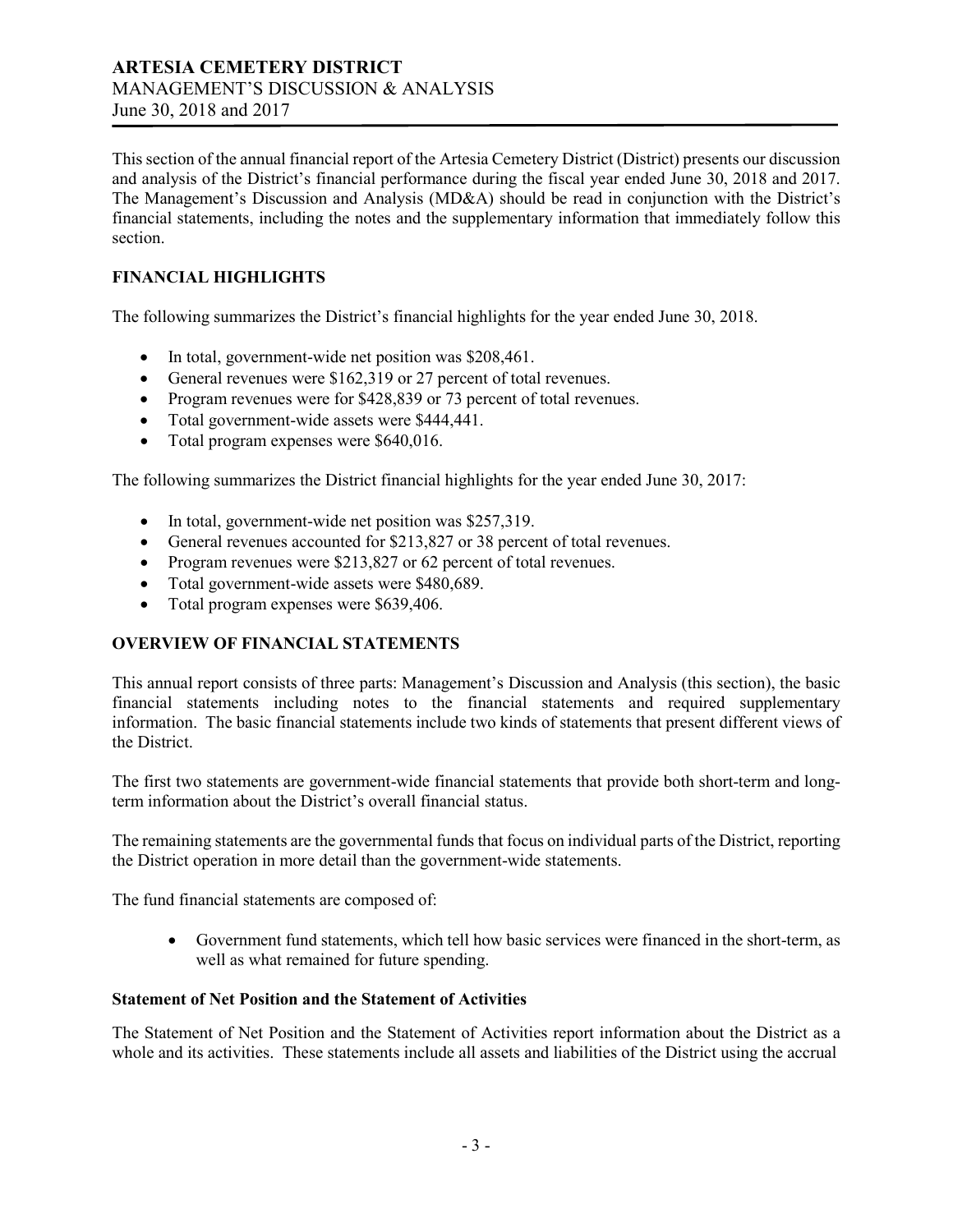### **OVERVIEW OF FINANCIAL STATEMENTS (Continued)**

basis of accounting, which is similar to the accounting used by most private-sector companies. All of the current year's revenues and expenses are taken into account regardless of when cash is received or paid.

These two statements report the District's net position and changes in them. Net position is the difference between assets and liabilities, which is one way to measure the District's financial health, or financial position. Overtime increases or decreases in the District net position are one indicator of whether its financial health is improving or deteriorating.

To assess the overall health of the District you need to consider additional non-financial factors including the condition the District's capital assets including facilities.

### **REPORTING DISTRICT'S MOST SIGNIFICANT FUNDS**

### *Fund Financial Statements*

The fund financial statements provide more detailed information about the District most significant funds and not the District as a whole. Funds are accounting devices the District uses to record specific sources of funding and spending on particular programs:

- Some funds are required by law and covenants.
- The District establishes other funds to control and manage money for specific purposes or to show that certain revenues have been properly used.

### *Governmental Funds*

The District's basic services are reported in governmental funds which generally focus on how money flows into and out of these funds and balances left at year end that are available for spending. These funds are reporting using the modified accrual accounting, which measures cash, and all other financial assets that can readily be converted to cash. The governmental fund statements provide a detailed short-term view of the District's general government operations and the basic services it provides. Governmental fund information helps determine whether there are more or fewer financial resources that can be spent in the near future to finance the District's program.

Because this information does not encompass the additional long-term focus of the government-wide statement, we provide additional information of the governmental fund statements that explain the relationship (or differences) between them.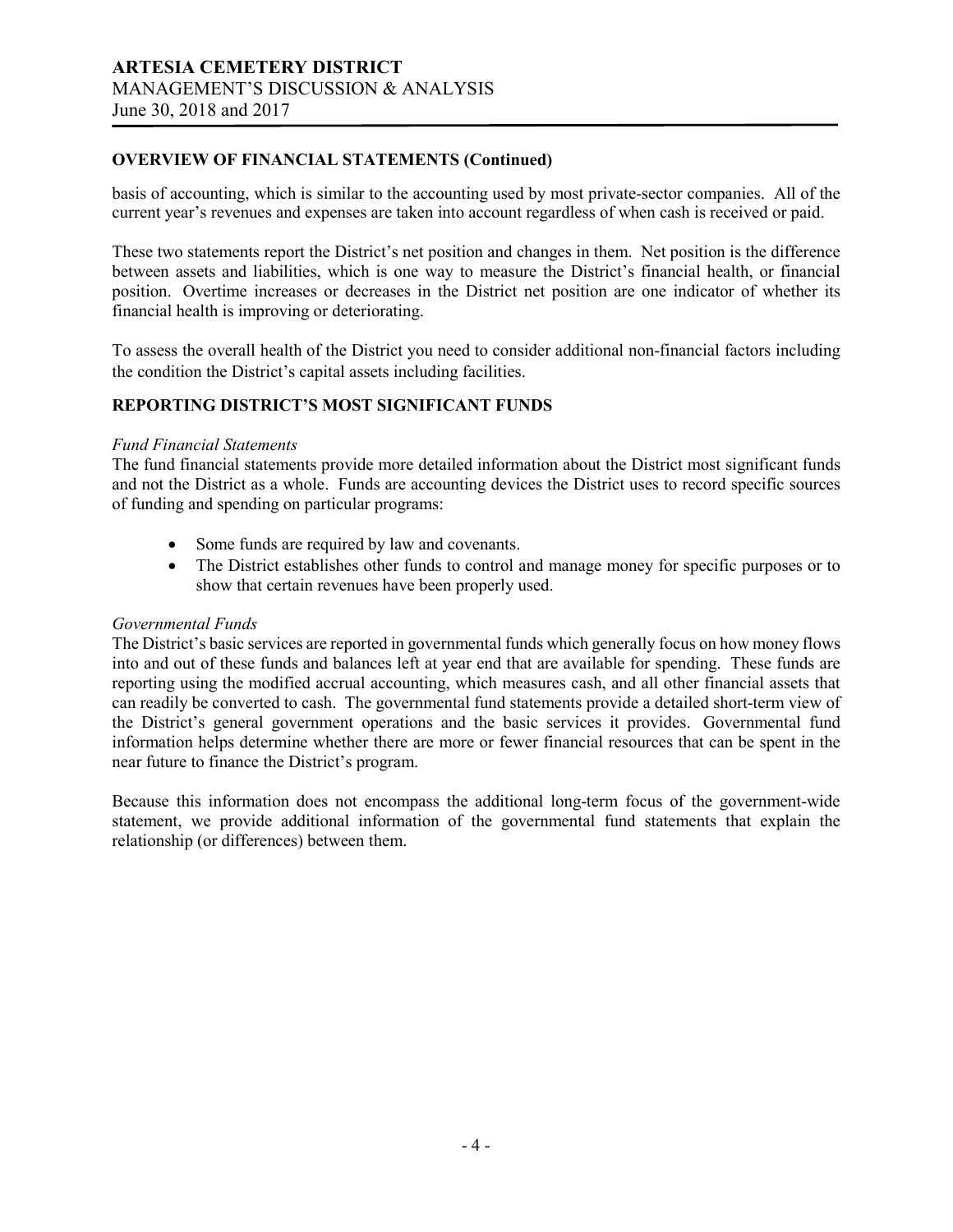### **FINANCIAL ANALYSIS OF THE DISTRICT AS A WHOLE**

The following table presents a summary of the District's statement of net position by category as of June 30, 2018 and 2017.

### **TABLE 1: NET POSITION**

| <b>Assets</b>                    | June 30, 2018 | June 30, 2017 | <b>Difference</b> |
|----------------------------------|---------------|---------------|-------------------|
| Current and other assets         | \$48,068      | \$45,791      | \$2,277           |
| Capital assets                   | 396,373       | 434,898       | (38, 525)         |
| <b>Total</b> assets              | \$444,441     | \$480,689     | \$<br>(36,248)    |
| <b>Liabilities</b>               |               |               |                   |
| Current and other liabilities    | \$235,980     | \$223,370     | 12,610            |
| <b>Total liabilities</b>         | 235,980       | 223,370       | 12,610            |
| <b>Net Position</b>              |               |               |                   |
| Restricted                       | 908,284       | 807,834       | 100,450           |
| Net investment in capital assets | 396,373       | 434,898       | (38, 525)         |
| Unrestricted                     | (1,096,196)   | (985, 413)    | (110, 783)        |
| Total net position               | \$208,461     | \$257,319     | \$<br>(48, 858)   |
| <b>Assets</b>                    | June 30, 2017 | June 30, 2016 | <b>Difference</b> |
| Current and other assets         | \$45,791      | \$60,286      | \$<br>(14, 495)   |
| Capital assets                   | 434,898       | 474,401       | (39, 503)         |
|                                  |               |               |                   |
| <b>Total</b> assets              | \$480,689     | \$534,687     | \$<br>(53,998)    |
| <b>Liabilities</b>               |               |               |                   |
| Current and other liabilities    | \$223,370     | \$198,865     | 24,505            |
| <b>Total liabilities</b>         | 223,370       | 198,865       | 24,505            |
| <b>Net Position</b>              |               |               |                   |
| Restricted                       | 807,834       | 735,384       | 72,450            |
| Net investment in capital assets | 434,898       | 434,898       |                   |
| Unrestricted                     | (985, 413)    | (834, 460)    | (150, 953)        |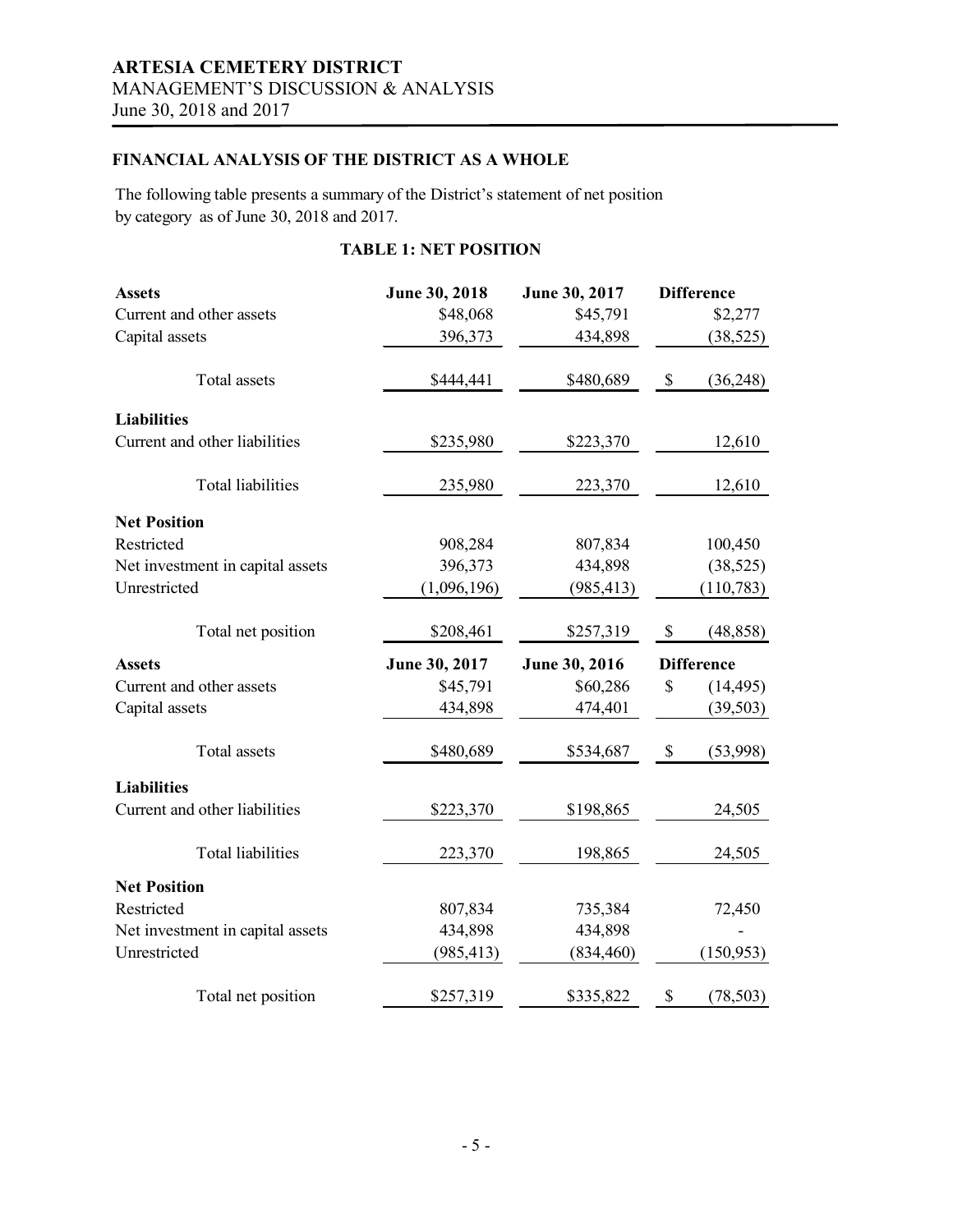### **FINANCIAL ANALYSIS OF THE DISTRICT AS A WHOLE (Continued)**

A summary of total District revenues, expenses and changes in net position is present in the table below.

# **Revenues June 30, 2018 June 30, 2017 Difference** Program revenues \$ 428,839 \$ 347,076 \$ 81,763 General revenues 162,319 213,827 (51,508) Total revenues 591,158 560,903 30,255 **Program expenses** Program expenses 601,491 599,903 1,588 Depreciation 38,525 39,503 (978) Total expenses 640,016 639,406 610 Change in net position \$ (48,858) \$ (78,503) \$ 29,645

**TABLE 2: ACTIVITIES**

### **General Fund Budgetary Highlights**

The District did not create a budget for fiscal years ended June 30, 2018 and 2017.

### **Capital Assets and Debt Administration**

As of June 30, 2018, the District owned the following capital assets:

### **TABLE 3: CAPITAL ASSETS**

| <b>Capital Assets</b>       |   | June 30, 2018 | June 30, 2017 | <b>Difference</b> |
|-----------------------------|---|---------------|---------------|-------------------|
| Land                        | S | 56,297        | 56,297        |                   |
| Structures and improvements |   | 409,662       | 409,662       |                   |
| Equipment                   |   | 189,711       | 189,711       |                   |
| Accumulated depreciation    |   | (259,297)     | (220,772)     | (38, 525)         |
| Total capital assets        |   | 396,373       | 434,898       | (38, 525)         |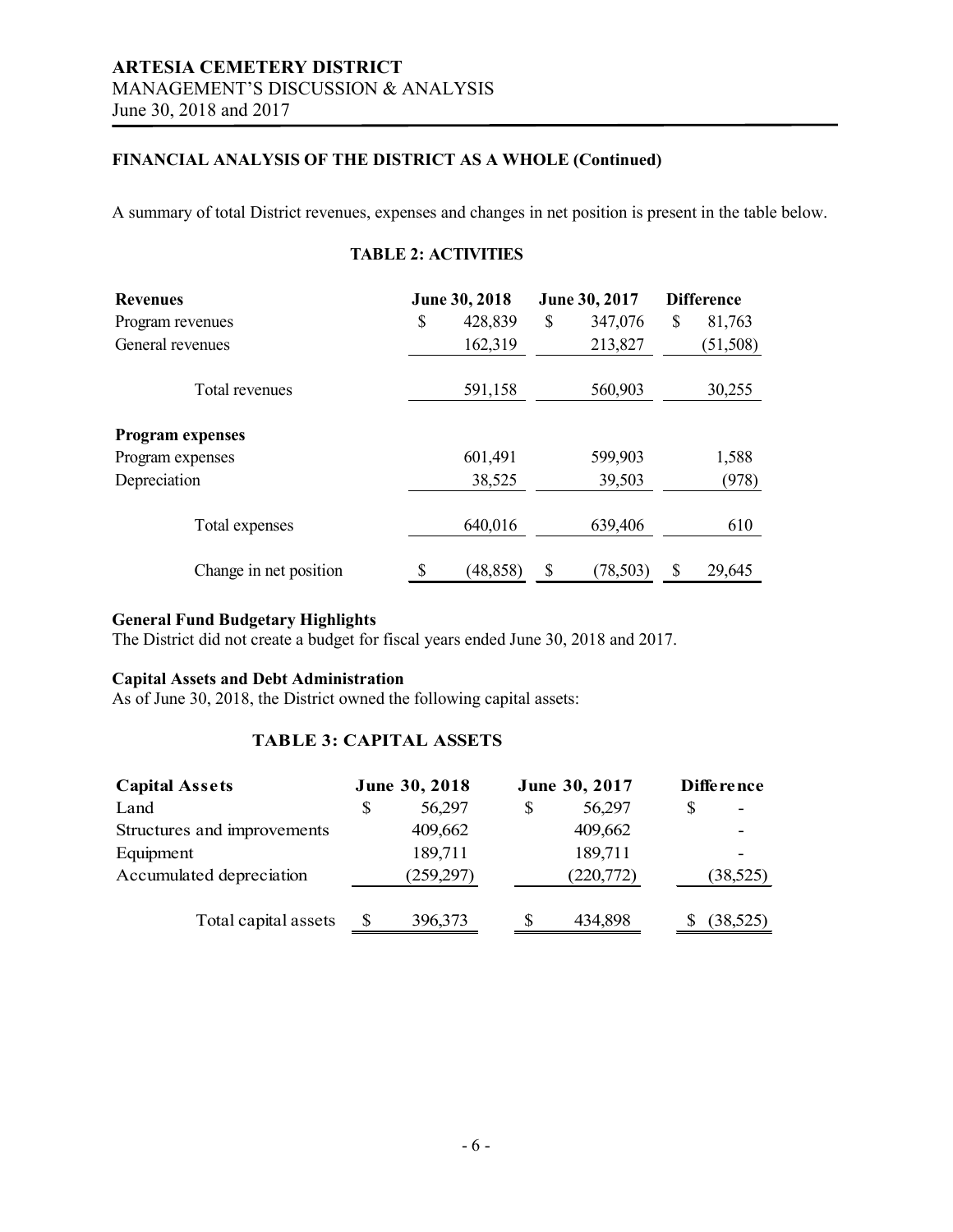### **FINANCIAL ANALYSIS OF THE DISTRICT AS A WHOLE (Continued)**

### **Capital Assets and Debt Administration (Continued)**

### **TABLE 4: CAPITAL ASSETS**

| <b>Capital Assets</b>       | June 30, 2017 |          | June 30, 2016 | <b>Difference</b> |
|-----------------------------|---------------|----------|---------------|-------------------|
| Land                        | 56,297        | S        | 56,297        | \$                |
| Structures and improvements | 409,662       |          | 409,662       |                   |
| Equipment                   | 189,711       |          | 189,711       |                   |
| Accumulated depreciation    | (220, 772)    |          | (181,269)     | (39, 503)         |
| Total capital assets        | 434,898       | <b>S</b> | 474,401       | (39, 503)         |

### **Long Term Debt**

The District did not have any long-term debt outstanding as of June 30, 2018 and 2017.

### **CONTACTING THE DISTRICT'S FINANCIAL MANAGEMENT**

The financial report is designed to provide citizens, taxpayers, investors, and creditors with a general overview of the District's finances and to show the District's accountability for the money it receives. If you have any questions regarding this report or need additional financial information, contact Antonio Mendoza, Artesia Cemetery District, 11142 Artesia Blvd, Cerritos, CA 90703.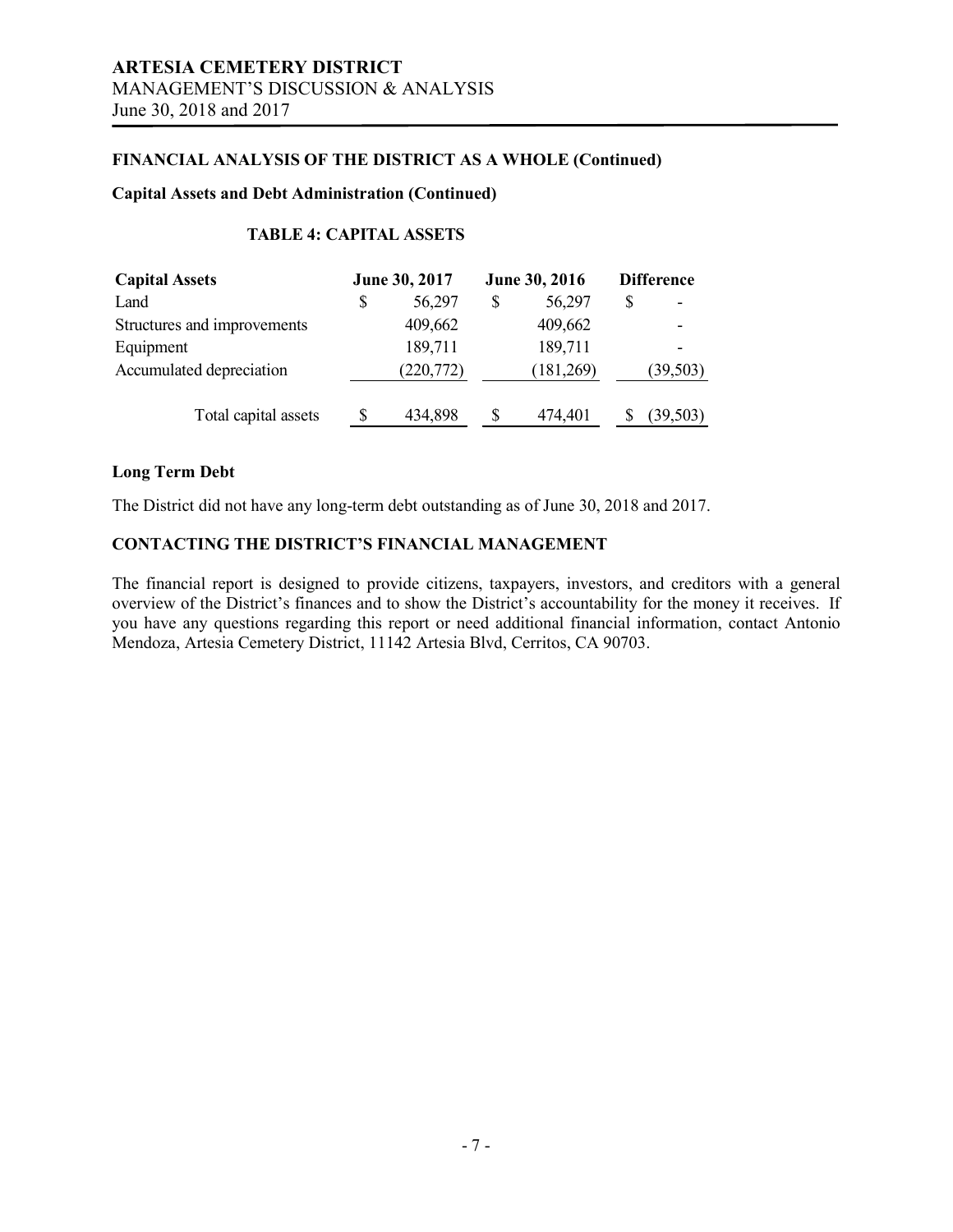Statement of Net Position

June 30, 2018 and 2017

|                                                | 2018          |              | 2017       |
|------------------------------------------------|---------------|--------------|------------|
| <b>Assets</b>                                  |               |              |            |
| Cash and cash equivalents                      | \$17,406      | $\mathbb{S}$ | 7,432      |
| Contract receivable                            | 21,833        |              | 30,402     |
| Investments                                    | 2,683         |              | 2,683      |
| Taxes receivable                               | 6,146         |              | 5,274      |
| Capital assets, net of accumulated             |               |              |            |
| depreciation                                   | 396,373       |              | 434,898    |
| Total assets                                   | 444,441<br>S. | \$           | 480,689    |
|                                                |               |              |            |
| <b>Liabilities</b>                             |               |              |            |
| Accounts payable and other accrued liabilities | 99,026        | $\mathbb{S}$ | 88,922     |
| Payroll liabilities                            | 29,497        |              | 29,497     |
| Deferred revenues                              | 88,798        |              | 88,798     |
| Bank draft                                     | 2,872         |              | 366        |
| Current portion of liabilities                 | 15,787        |              | 15,787     |
| <b>Total liabilities</b>                       | 235,980       |              | 223,370    |
| <b>Net Position</b>                            |               |              |            |
| Restricted                                     | 908,284       |              | 807,834    |
| Net investment in capital assets               | 396,373       |              | 434,898    |
| Unrestricted                                   | (1,096,196)   |              | (985, 413) |
| Total net position                             | \$<br>208,461 | \$           | 257,319    |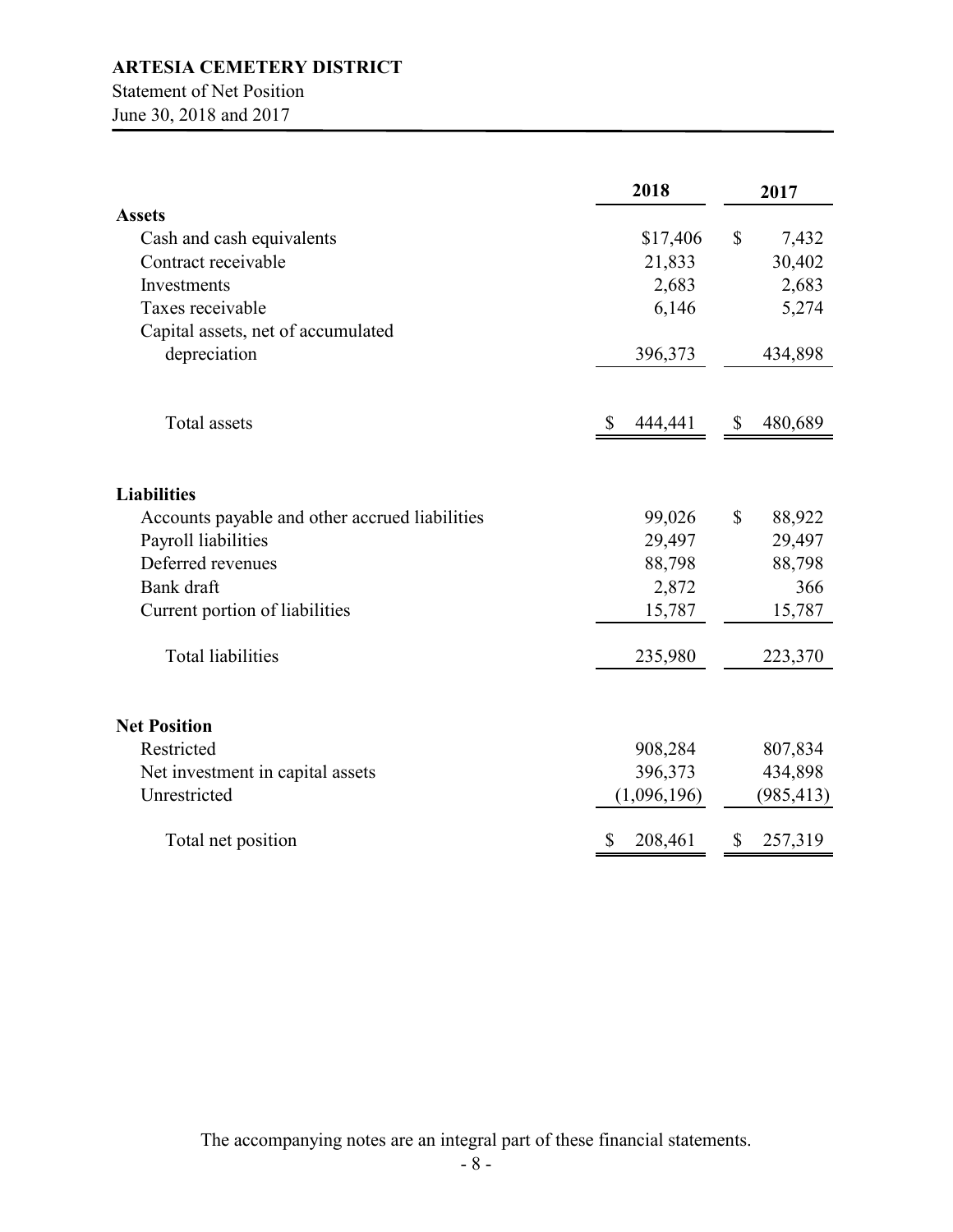Statement of Activities

For the Years Ended June 30, 2018 and 2017

| <b>Expenses:</b>                   | 2018      | 2017      |
|------------------------------------|-----------|-----------|
| Salaries and benefits              | \$434,701 | \$399,058 |
| Trustee stipend                    | 1,100     |           |
| Repairs, Maintenance, and Supplies | 37,541    | 42,607    |
| Depreciation                       | 38,525    | 39,503    |
| Vehicle operations                 | 4,685     | 6,356     |
| Lease & Rent                       | 2,449     | 4,711     |
| Misappropriation of asset          | 61,247    | 109,981   |
| Administrative                     | 58,573    | 36,198    |
| Miscellaneous                      | 1,195     | 992       |
| Total program expenses             | 640,016   | 639,406   |
| <b>Program Revenues:</b>           |           |           |
| Charges for services               | 428,839   | 347,076   |
| Net program expenses               | 211,177   | 292,330   |
| <b>General Revenues:</b>           |           |           |
| Property taxes                     | 162,057   | 204,459   |
| Other income                       | 262       | 9,368     |
| Total general revenues             | 162,319   | 213,827   |
| Change in net position             | (48, 858) | (78, 503) |
| Net position - beginning           | 257,319   | 335,822   |
| Net position - end of year         | \$208,461 | \$257,319 |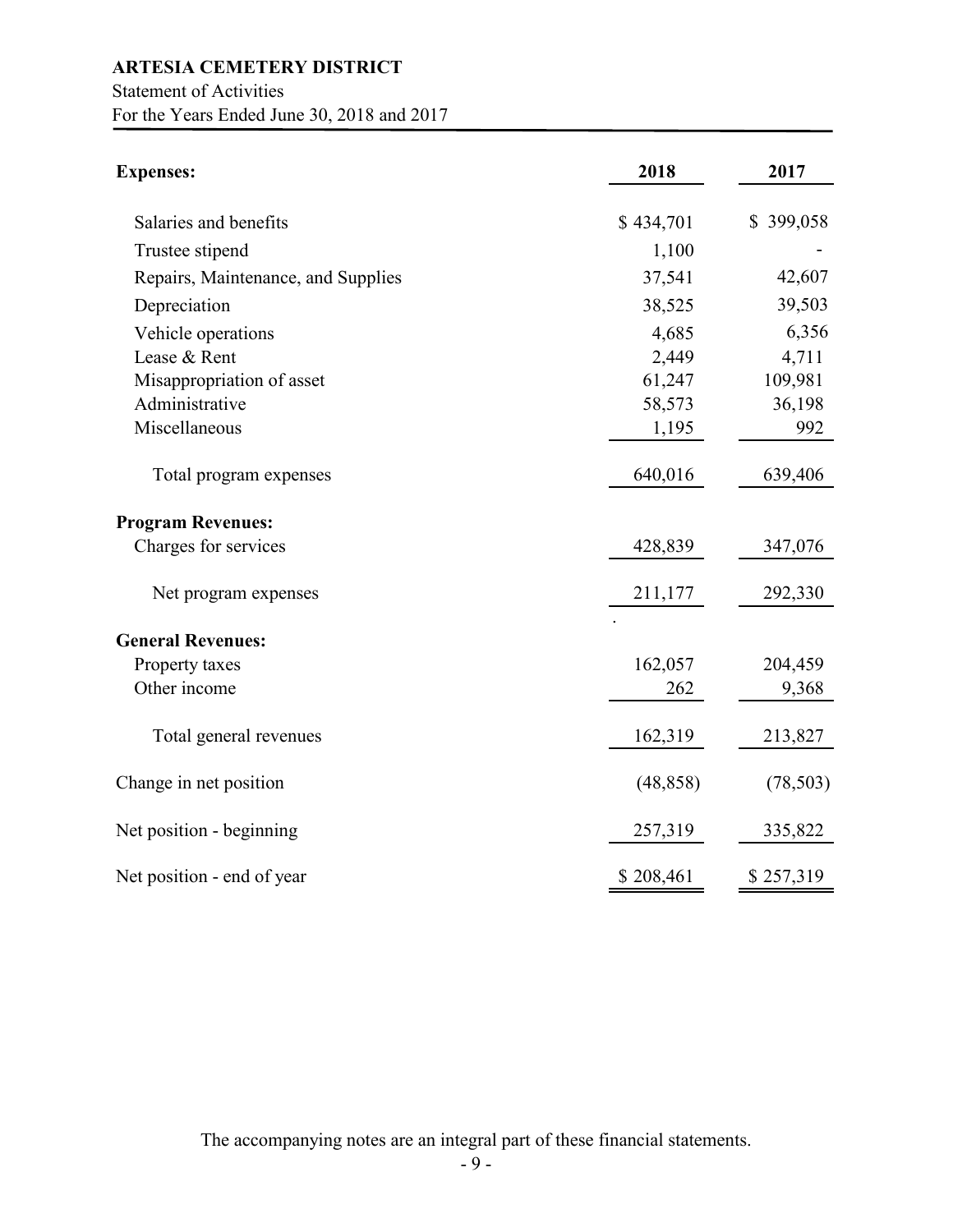Governmental Funds Balance Sheet June 30, 2018 and 2017

|                                                |    | General<br><b>Funds</b> |     | <b>Endowment</b><br>Fund | 2018<br><b>Total</b><br>Governmental<br><b>Funds</b> |    | General<br><b>Funds</b> |              | <b>Endowment</b><br>Fund | 2017<br><b>Total</b><br>Governmental<br><b>Funds</b> |
|------------------------------------------------|----|-------------------------|-----|--------------------------|------------------------------------------------------|----|-------------------------|--------------|--------------------------|------------------------------------------------------|
| <b>Assets</b>                                  |    |                         |     |                          |                                                      |    |                         |              |                          |                                                      |
| Cash and cash equivalents                      | \$ | 17,406                  | \$  |                          | \$<br>17,406                                         | \$ | 7,432                   |              |                          | \$<br>7,432                                          |
| Contract receivable                            |    | 21,833                  |     |                          | 21,833                                               |    | 30,402                  |              |                          | 30,402                                               |
| Investments                                    |    | 2,683                   |     |                          | 2,683                                                |    | 2,683                   |              |                          | 2,683                                                |
| Taxes receivable                               |    | 6,146                   |     |                          | 6,146                                                |    | 5,274                   |              |                          | 5,274                                                |
| Due from general fund                          |    |                         |     | 908,284                  | 908,284                                              |    |                         |              | 807,834                  | 807,834                                              |
| Total assets                                   | -S | 48,068                  | \$. | 908,284                  | 956,352                                              | S. | 45,791                  | \$           | 807,834                  | 853,625                                              |
| <b>Liabilities and Fund Balances</b>           |    |                         |     |                          |                                                      |    |                         |              |                          |                                                      |
| Liabilities                                    |    |                         |     |                          |                                                      |    |                         |              |                          |                                                      |
| Accounts payable and other accrued liabilities | \$ | 99,026                  | \$  |                          | \$<br>99,026                                         | \$ | 88,922                  | $\mathbb{S}$ |                          | \$<br>88,922                                         |
| Payroll liabilities                            |    | 29,497                  |     |                          | 29,497                                               |    | 29,497                  |              |                          | 29,497                                               |
| Deferred revenues                              |    | 88,798                  |     |                          | 88,798                                               |    | 88,798                  |              |                          | 88,798                                               |
| Bank draft                                     |    | 2,872                   |     |                          | 2,872                                                |    | 366                     |              |                          | 366                                                  |
| Lease liability                                |    | 15,787                  |     |                          | 15,787                                               |    | 15,787                  |              |                          | 15,787                                               |
| Due to endowment fund                          |    | 908,284                 |     |                          | 908,284                                              |    | 807,834                 |              |                          | 807,834                                              |
| <b>Total liabilities</b>                       |    | 1,144,264               |     |                          | 1,144,264                                            |    | 1,031,204               |              |                          | 1,031,204                                            |
| Fund balances                                  |    |                         |     |                          |                                                      |    |                         |              |                          |                                                      |
| Nonspendable                                   |    |                         |     |                          |                                                      |    |                         |              |                          |                                                      |
| Endowment fund                                 |    |                         |     | 908,284                  | 908,284                                              |    |                         |              | 807,834                  | 807,834                                              |
| Unassigned                                     |    | (1,096,196)             |     |                          | (1,096,196)                                          |    | (985, 413)              |              |                          | (985, 413)                                           |
| Total fund balance                             |    | (1,096,196)             |     | 908,284                  | (187, 912)                                           |    | (985, 413)              |              | 807,834                  | (177, 579)                                           |
| Total liabilities and fund balances            | \$ | 48,068                  | \$  | 908,284                  | \$<br>956,352                                        | \$ | 45,791                  | \$           | 807,834                  | \$<br>853,625                                        |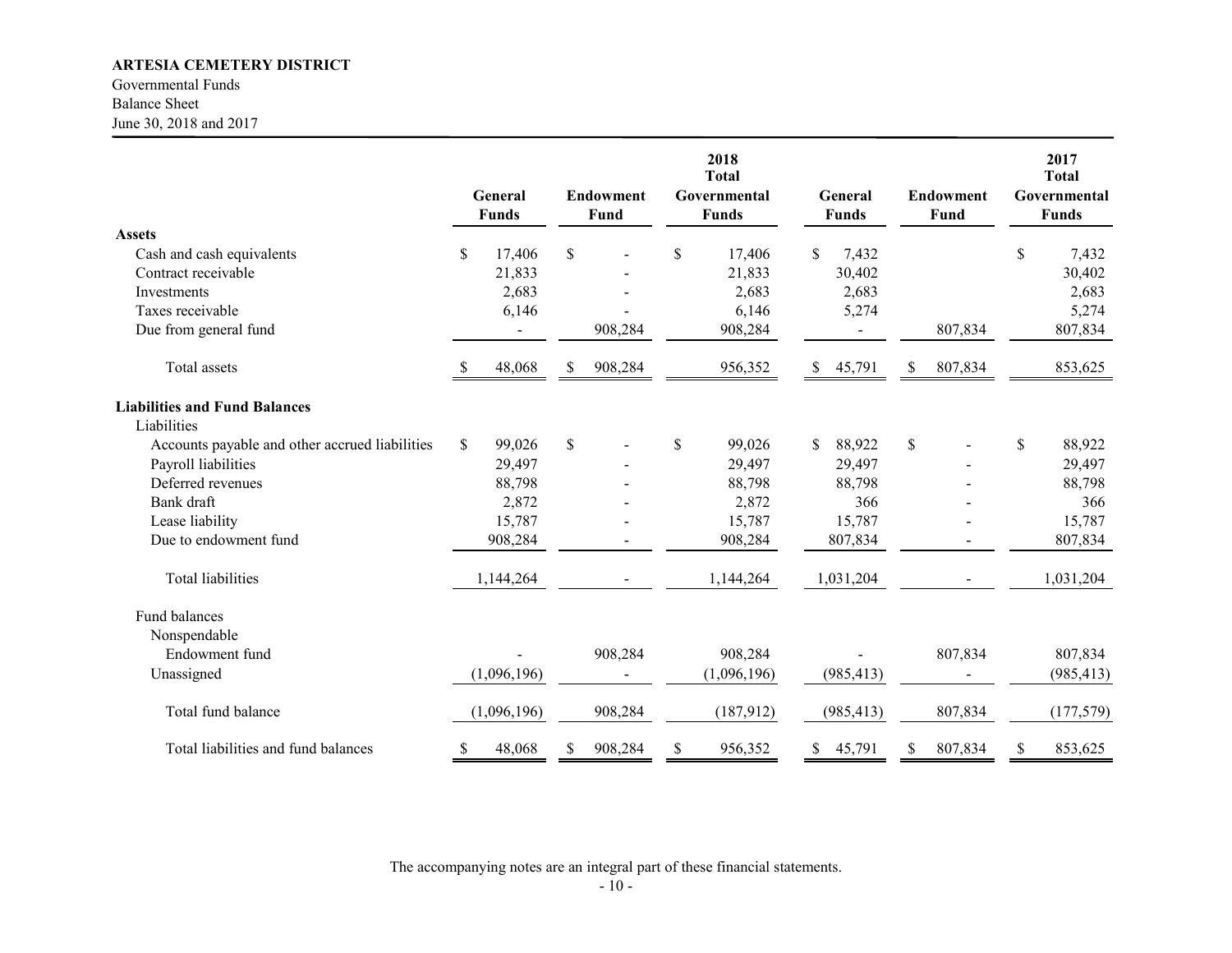Reconciliation of the Governmental Funds Balance Sheet to the  Statement of Net Position June 30, 2018 and 2017

|                                                                                                                                     | 2018        |    | 2017      |
|-------------------------------------------------------------------------------------------------------------------------------------|-------------|----|-----------|
| Fund balances of governmental fund                                                                                                  | \$(187,912) |    | (177,579) |
| Amounts reported for governmental activities in the statement of net<br>position are different because:                             |             |    |           |
| Capital assets, net of accumulated depreciation, are not current<br>financial resources and are not included in the governmental fu | 396,373     |    | 434,898   |
| Net position of governmental activities                                                                                             | 208,461     | S. | 257,319   |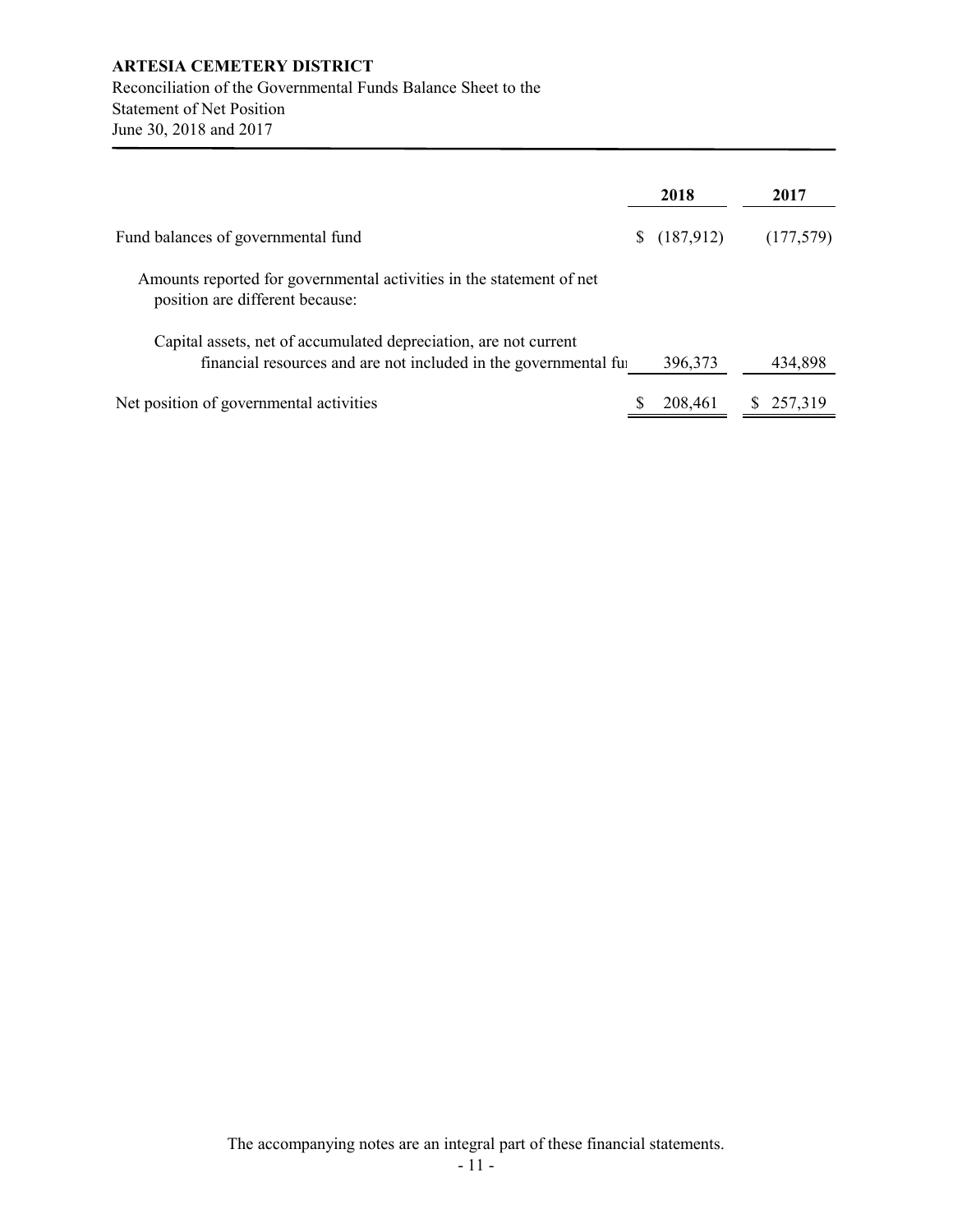Governmental Funds Statement of Revenues, Expenditures, and Changes in Fund Balances For the Years Ended June 30, 2018 and 2017

|                                    |              | General<br><b>Funds</b> |              | <b>Endowment</b><br>Fund | 2018<br><b>Total</b><br>Governmental<br><b>Funds</b> |    | General<br><b>Funds</b> |    | <b>Endowment</b><br>Fund | 2017<br><b>Total</b><br>Governmental<br><b>Funds</b> |
|------------------------------------|--------------|-------------------------|--------------|--------------------------|------------------------------------------------------|----|-------------------------|----|--------------------------|------------------------------------------------------|
| <b>Revenues</b>                    |              |                         |              |                          |                                                      |    |                         |    |                          |                                                      |
| Property taxes                     | \$           | 162,057                 | $\mathbb{S}$ |                          | \$<br>162,057                                        | S. | 204,459                 | \$ |                          | \$<br>204,459                                        |
| Charges for services               |              | 328,389                 |              | 100,450                  | 428,839                                              |    | 274,626                 |    | 72,450                   | 347,076                                              |
| Other income                       |              | 262                     |              |                          | 262                                                  |    | 9,368                   |    |                          | 9,368                                                |
| Total revenues                     | <sup>S</sup> | 490,708                 | \$           | 100,450                  | \$<br>591,158                                        | \$ | 488,453                 | \$ | 72,450                   | \$<br>560,903                                        |
| <b>Expenditures</b>                |              |                         |              |                          |                                                      |    |                         |    |                          |                                                      |
| Salaries and benefits              |              | 434,701                 |              |                          | 434,701                                              |    | 399,058                 |    |                          | 399,058                                              |
| Trustee stipend                    |              | 1,100                   |              |                          | 1,100                                                |    |                         |    |                          |                                                      |
| Repairs, maintenance, and supplies |              | 37,541                  |              |                          | 37,541                                               |    | 42,607                  |    |                          | 42,607                                               |
| Vehicle operations                 |              | 4,685                   |              |                          | 4,685                                                |    | 6,356                   |    |                          | 6,356                                                |
| Lease                              |              | 2,449                   |              |                          | 2,449                                                |    | 4,711                   |    |                          | 4,711                                                |
| Misappropriation of asset          |              | 61,247                  |              |                          | 61,247                                               |    | 109,981                 |    |                          | 109,981                                              |
| Administrative                     |              | 58,573                  |              |                          | 58,573                                               |    | 36,198                  |    |                          | 36,198                                               |
| Miscellaneous                      |              | 1,195                   |              |                          | 1,195                                                |    | 992                     |    |                          | 992                                                  |
| Total expenditures                 |              | 601,491                 |              |                          | 601,491                                              |    | 599,903                 |    |                          | 599,903                                              |
| Net change in fund balances        |              | (110, 783)              |              | 100,450                  | (10, 333)                                            |    | (111, 450)              |    | 72,450                   | (39,000)                                             |
| Fund balances, beginning of year   |              | (985, 413)              |              | 807,834                  | (177, 579)                                           |    | (873,963)               |    | 735,384                  | (138, 579)                                           |
| Fund balances, end of year         |              | (1,096,196)             | \$           | 908,284                  | \$<br>(187,912)                                      | \$ | (985, 413)              | \$ | 807,834                  | \$<br>(177, 579)                                     |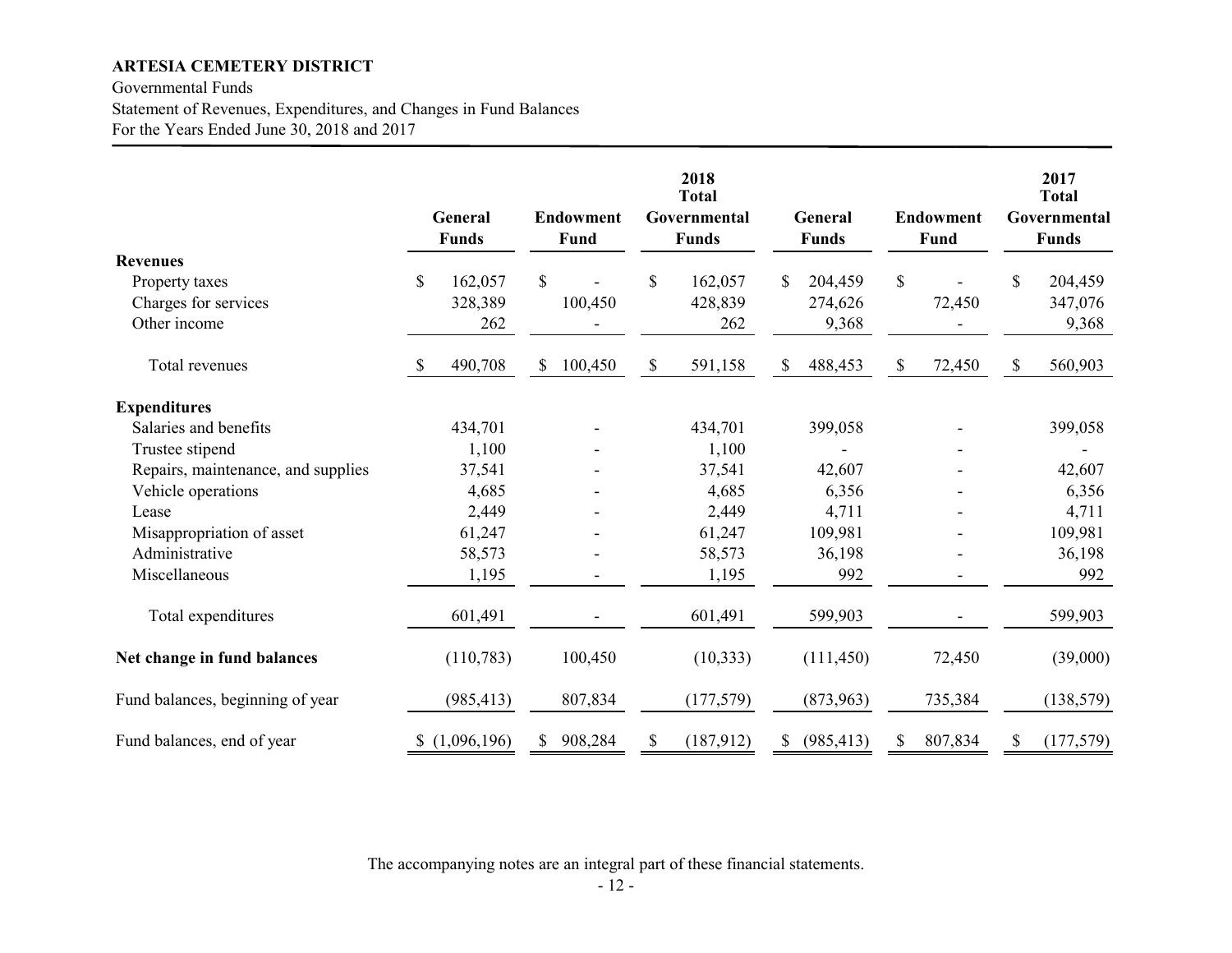Reconciliation of the Statement of Revenues, Expenditures, and Changes in Governmental Fund Balances to the Statement of Activities For the Years Ended June 30, 2018 and 2017

| Net change in fund balances - governmental funds                                                                                  | 2018<br>\$(10,333) | 2017<br>\$ (39,000) |
|-----------------------------------------------------------------------------------------------------------------------------------|--------------------|---------------------|
| Amounts reported for governmental activities in the statement<br>of activities are different because of the following:            |                    |                     |
| Depreciation expense related to capital assets is recognized in the<br>statement of activities, but is not reported in the funds. | (38, 525)          | (39,503)            |
| Change in net position of governmental activities                                                                                 | (48, 858)          | (78, 503)           |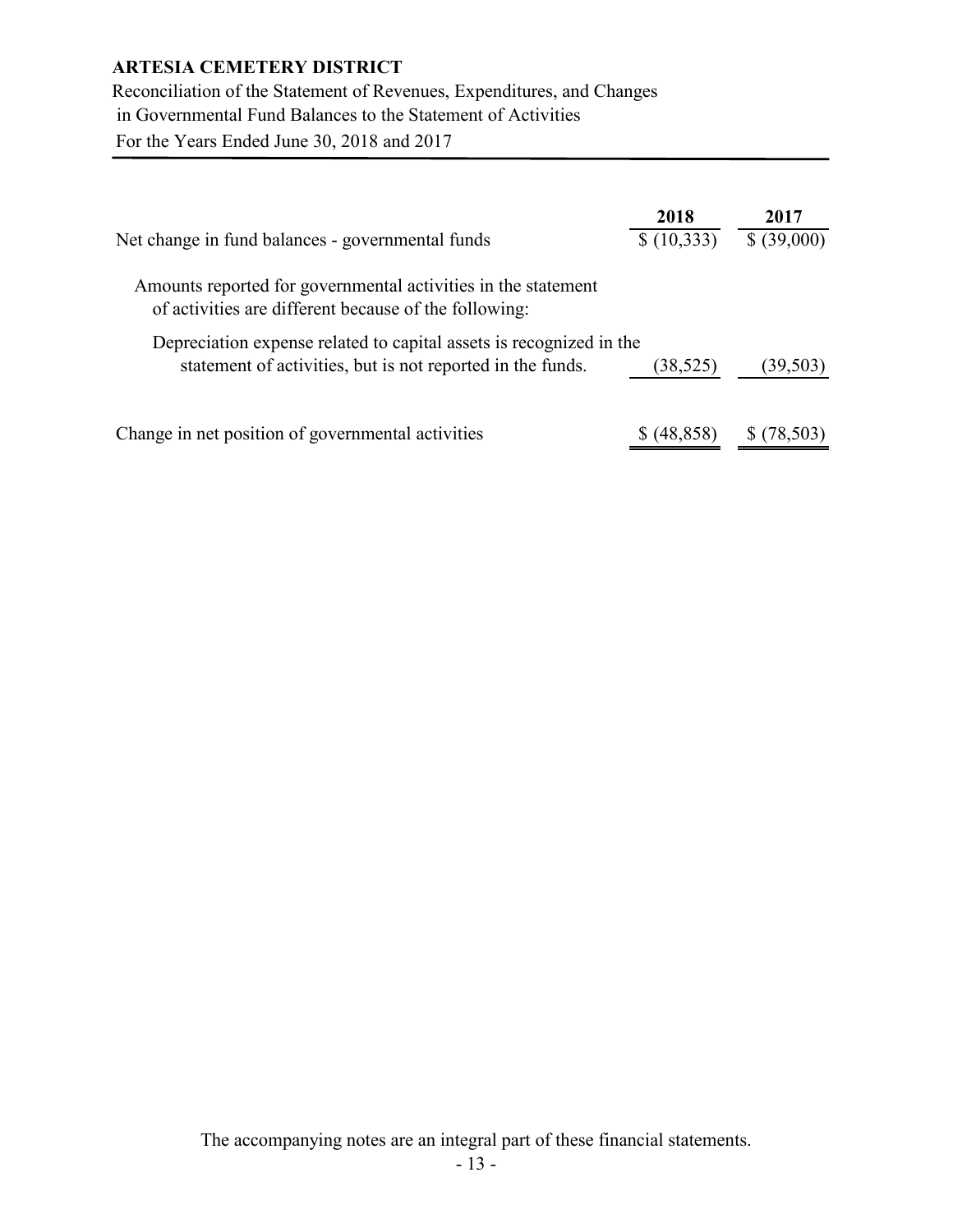# **ARTESIA CEMETERY DISTRICT** NOTES TO BASIC FINANCIAL STATEMENTS June 30, 2018 and 2017

### **NOTE 1. SUMMAR OF SIGNIFICANT ACCOUNTING POLICIES**

### **A. Organization**

The Artesia Cemetery District was formed September 24, 1928, under authority of Section 8890, et. Seq. of the Health and Safety Code of the purpose of offering interment and other related services to the general public. The area included in the District is generally bounded by Alondra Boulevard on the north, Coyote Creek to the Orange County Line on the east, the Long Beach City Line on the south and the San Gabriel River on the west. The District includes the cities of Artesia and Hawaiian Gardens and portions of the cities of Cerritos, Lakewood, Norwalk and Long Beach. The administration of the District is under the direction of a three-member Board of Trustees, appointed by Los Angeles County Board of Supervisors.

The financial statements of the District have been prepared in conformity with accounting principles generally accepted in the United States of America (GAAP). The Governmental Accounting Standards Board (GASB) is the accepted standard-setting body for establishing governmental accounting and financial reporting principles.

### **B. Reporting Entity**

The reporting entity is the Artesia Cemetery District. There are no component units included in this report which meets the criteria of the Governmental Accounting Standards Board (GASB) Statement No. 14, The Financial Reporting Entity, as amended by GASB Statements No. 39, No. 61, and No. 80.

### **C. Government-wide and Fund Financial Statements**

The government-wide financial statements (i.e., the statement of net position and the statement of activities) report information on all of the nonfiduciary activities of the District. For the most part, the effect of interfund activity has been removed from these statements. Governmental activities are normally supported by taxes and intergovernmental revenues. The statement of activities demonstrates the degree to which the direct expenses of a given function or segment are offset by program revenues. Direct expenses are those that are clearly identifiable with a specific function or segment. Program revenues include burial and other related services. Taxes and other items not included among program revenues are reported instead as general revenues. Separate financial statements are provided for governmental funds. Major individual governmental funds are reported as separate columns in the fund financial statements.

### **D. Basis of Presentation**

Government-wide Financial Statements:

The government-wide statements are prepared using the economic resources measurement focus. This approach differs from the manner in which governmental fund financial statements are prepared. Governmental fund financial statements, therefore, include reconciliation with brief explanations to better identify the relationship between the government-wide statements and the statements for the governmental funds. The government-wide statement of activities presents a comparison between direct expenses and program revenues for each function or program of the District's governmental activities. Direct expenses are those that are specifically associated with a service, program, or department and are therefore clearly identifiable to a particular function.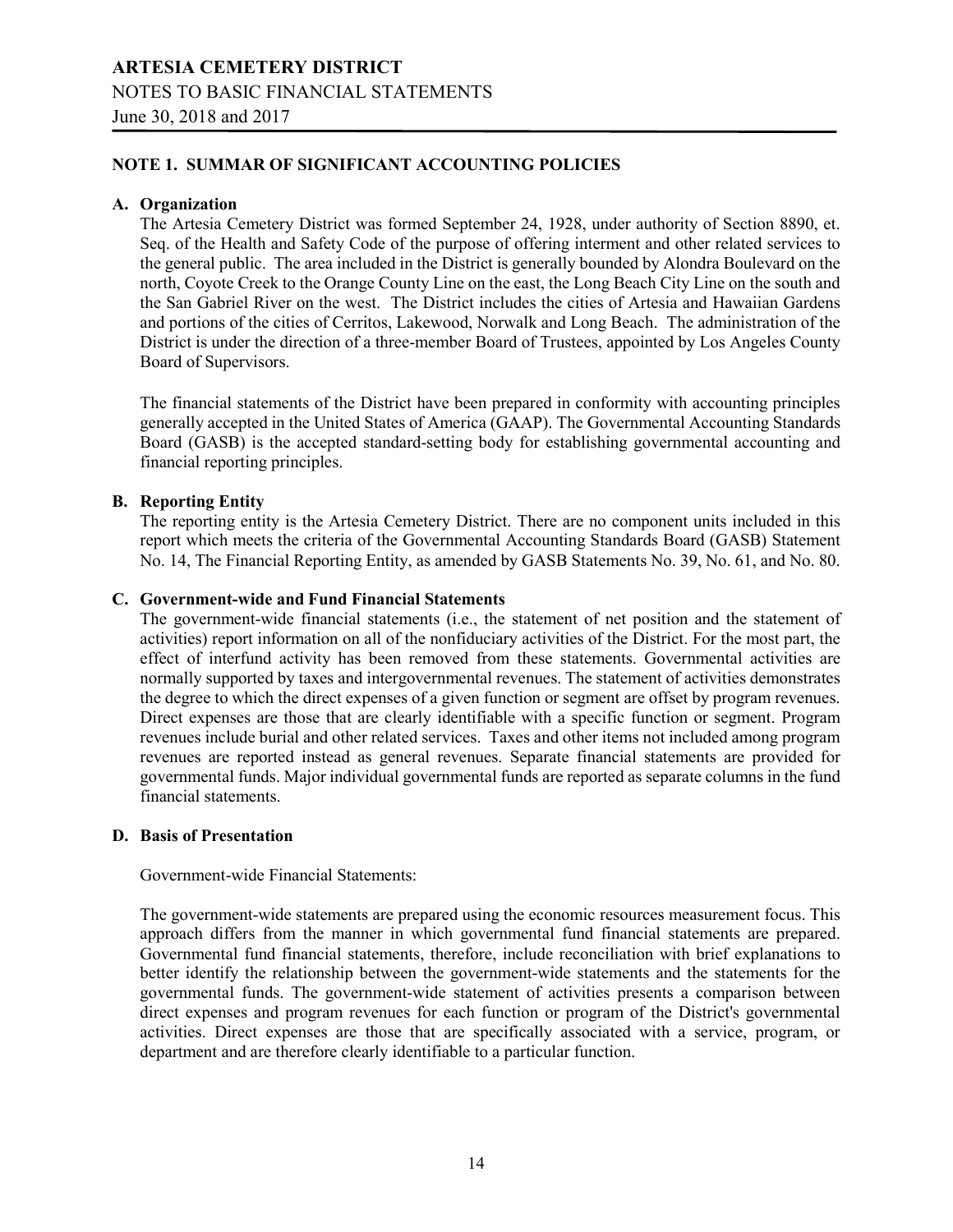# **ARTESIA CEMETERY DISTRICT** NOTES TO BASIC FINANCIAL STATEMENTS

June 30, 2018 and 2017

### **NOTE 1. SUMMAR OF SIGNIFICANT ACCOUNTING POLICIES (Continued)**

### **D. Basis of Presentation**

The District does not allocate indirect expenses to functions in the statement of activities. Program revenues include charges paid by the recipients of goods or services offered by a program, as well as grants and contributions that are restricted to meeting the operational or capital requirements of a particular program. Revenues which are not classified as program revenues are presented as general revenues of the District, with certain exceptions. The comparison of direct expenses with program revenues identifies the extent to which each governmental function is self-financing or draws from the general revenues of the District.

Fund Financial Statements:

Fund financial statements report detailed information about the District. The focus of governmental fund financial statements is on major funds rather than reporting funds by type. Each major governmental fund is presented in a separate column, and all nonmajor funds are aggregated into one column.

The accounting and financial treatment applied to a fund is determined by its measurement focus. All governmental funds are accounted for using a flow of current financial resources measurement focus. With this measurement focus, only current assets and current liabilities are generally included on the balance sheet. The Statement of Revenues, Expenditures, and Changes in Fund Balances for these funds present increases, (i.e., revenues and other financing sources) and decreases (i.e., expenditures and other financing uses) in net current assets.

### **E. Basis of Accounting**

Basis of accounting refers to when revenues and expenditures are recognized in the accounts and reported in the financial statements. Government-wide financial statements are prepared using the accrual basis of accounting. Governmental funds use the modified accrual basis of accounting. Revenues — exchange and non-exchange transactions:

Revenue resulting from exchange transactions, in which each party gives and receives essentially equal value, is recorded under the accrual basis when the exchange takes place. On a modified accrual basis, revenue is recorded in the fiscal year in which the resources are measurable and become available. "Available" means the resources will be collected within the current fiscal year or are expected to be collected soon enough thereafter to be used to pay liabilities of the current fiscal year. For the District, "available" means collectible within the current period or within 60 days after fiscal year-end. Nonexchange transactions, in which the District receives value without directly giving equal value in return, include property taxes and grants. Under the accrual basis, revenue from property taxes is recognized in the fiscal year for which the taxes are levied. Revenue from grants is recognized in the fiscal year in which all eligibility requirements have been satisfied. Eligibility requirements include timing requirements, which specify the fiscal year when the resources are to be used or the fiscal year when use is first permitted; matching requirements, in which the District must provide local resources to be used for a specific purpose; and expenditure requirements, in which the resources are provided to the District on a reimbursement basis. Under the modified accrual basis, revenue from non-exchange transactions must also be available before it can be recognized.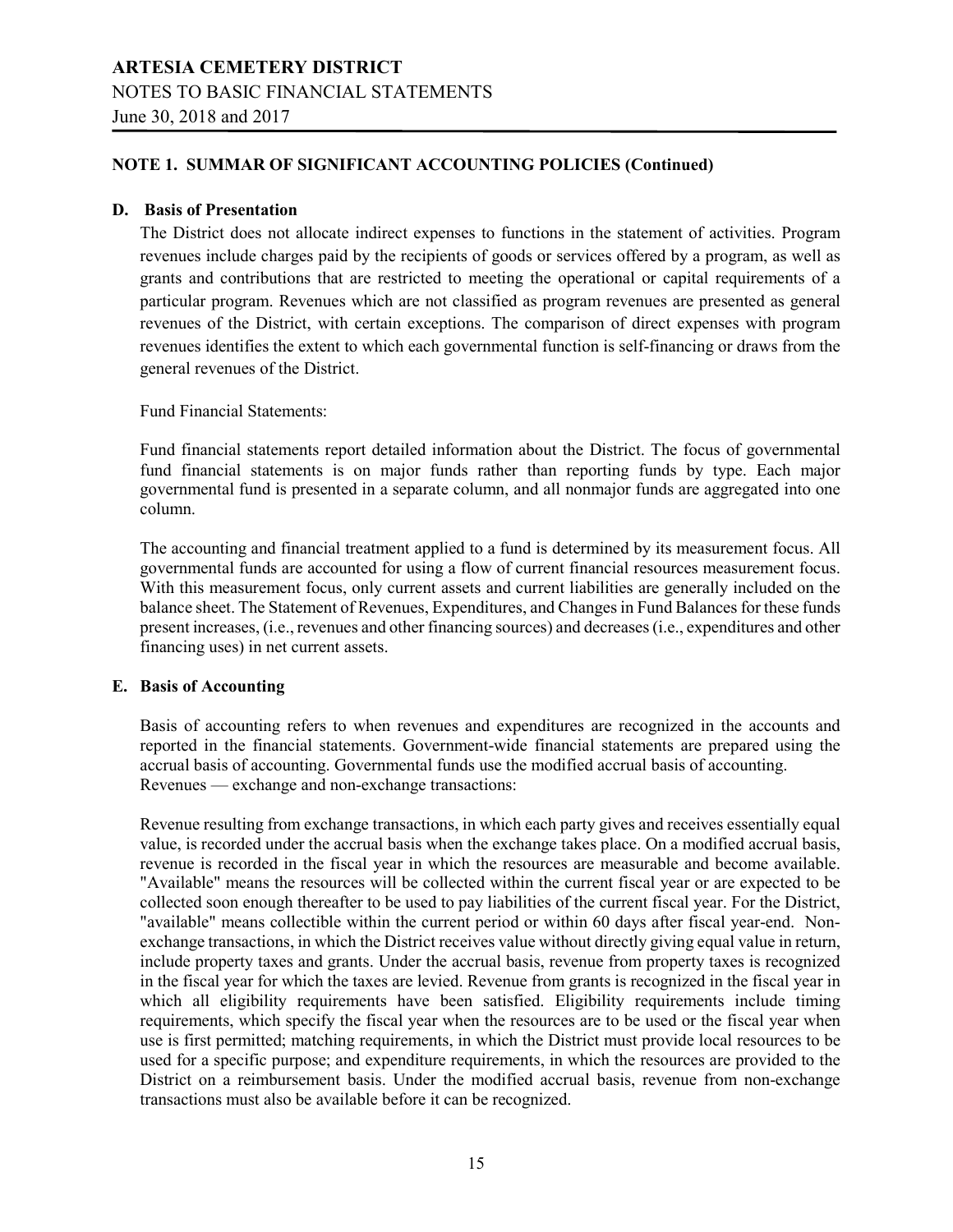# **ARTESIA CEMETERY DISTRICT** NOTES TO BASIC FINANCIAL STATEMENTS June 30, 2018 and 2017

### **NOTE 1. SUMMAR OF SIGNIFICANT ACCOUNTING POLICIES (Continued)**

### **F. Basis of Accounting (Continued)**

#### Unearned revenue:

Unearned revenue arises when assets are received before revenue recognition criteria have been satisfied. Grants received before eligibility requirements are met are recorded as deferred revenue. On governmental fund financial statements, receivables associated with non-exchange transactions that will not be collected within the availability period have also been recorded as unearned revenue.

Expenses/expenditures:

On the accrual basis of accounting, expenses are recognized at the time a liability is incurred. On the modified accrual basis of accounting, expenditures are generally recognized in the accounting period in which the related fund liability is incurred, as under the accrual basis of accounting. However, under the modified accrual basis of accounting, debt service expenditures, as well as expenditures related to compensated absences and claims and judgments, are recorded only when payment is due. Allocations of cost, such as depreciation and amortization, are not recognized in the governmental funds. When both restricted and unrestricted resources are available for use, it is the District's policy to use restricted resources first then unrestricted resources as they are needed.

### **G. Fund Accounting**

The accounts of the District are organized on the basis of funds, each of which is considered to be a separate accounting entity. The operations of each fund are accounted for with a separate set of selfbalancing accounts that comprise its assets, liabilities, fund balance or net position, revenues, and expenditures. The District's resources are allocated to and accounted for in individual funds based upon the purpose for which they are to be spent and the means by which spending activities are controlled. The District's accounts are organized into three major funds as follows:

Major Governmental Funds:

The General Fund is the general operating fund of the District. It is used to account for all financial resources except those required to be accounted for in another fund.

The Endowment Permanent Fund is used to report resources that are legally restricted to the extent that only earnings, and not principal, maybe used for future maintenance of the cemetery.

### **H. Budget and Budgetary Accounting**

The District adopts an annual budget. From the effective date of the budget, the amounts stated as proposed expenditures become appropriations.

The Board of Trustees may amend the budget by motion during each fiscal year. The original and revised budgets are presented for the General Fund.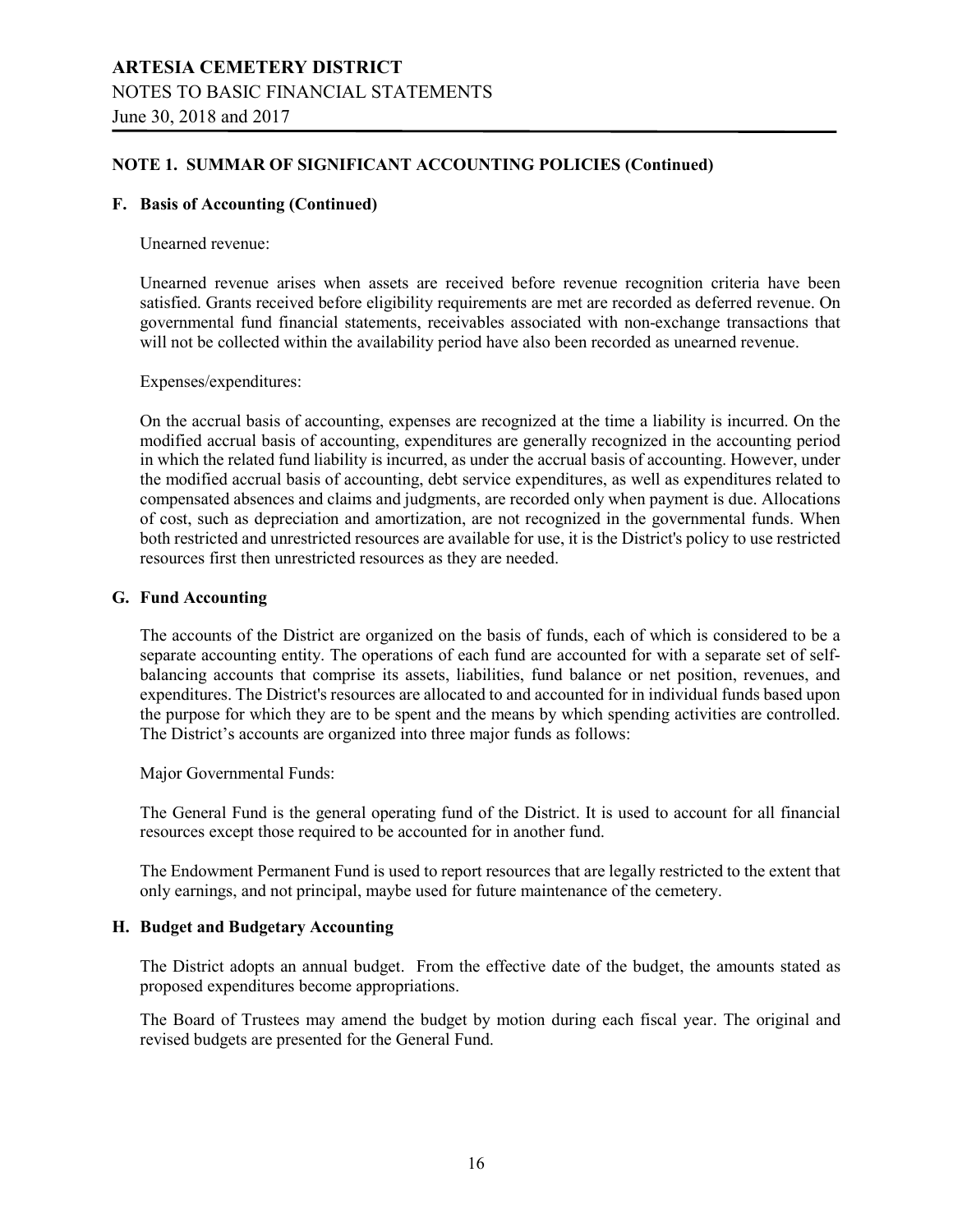### **NOTE 1. SUMMAR OF SIGNIFICANT ACCOUNTING POLICIES (Continued)**

### **I. Budget and Budgetary Accounting (Continued)**

All appropriations lapse at the end of the fiscal year to the extent that they have not been expended. Lease contracts entered into by the District are subject to annual review by the Board of Trustees; hence, they legally are one-year contracts with an option for renewal for another fiscal year.

### **F. Prepaid Expenditures**

The District has the option of reporting expenditures in governmental funds for prepaid items either when purchased or during the benefiting period. The District has chosen to report the expenditure during the period benefited.

### **G. Encumbrances**

Encumbrances represent commitments related to unperformed contracts for goods or services. Encumbrance accounting, under which purchase orders, contracts, and other commitments for the expenditure of resources are recorded to reserve that portion of the applicable appropriation, is not utilized by the District.

### **H. Capital Assets**

Capital assets (including infrastructure) are recorded at cost where historical records are available and at an estimated original cost where no historical records exist. Contributed capital assets are valued at their estimated fair value at the date of the contribution.

Capital assets used in operations are depreciated over their estimated useful lives using the straight-line method in the governmental column in the government-wide financial statements. Depreciation is charged as an expense against operations and accumulated depreciation is reported on the statement of net position. The estimated useful lives are as follows:

| Equipment         | 5 to 15 years  |
|-------------------|----------------|
| <b>Structures</b> | 15 to 50 years |

### **I. Estimates**

The preparation of financial statements in conformity with accounting principles generally accepted in the United States of America, as prescribed by the GASB and the American Institute of Certified Public Accountants, requires management to make estimates and assumptions that affect the reported amounts of assets and liabilities and disclosure of contingent assets and liabilities at the date of the financial statements and the reported amounts of revenues and expenditures/expenses during the reporting period. Actual results could differ from those estimates.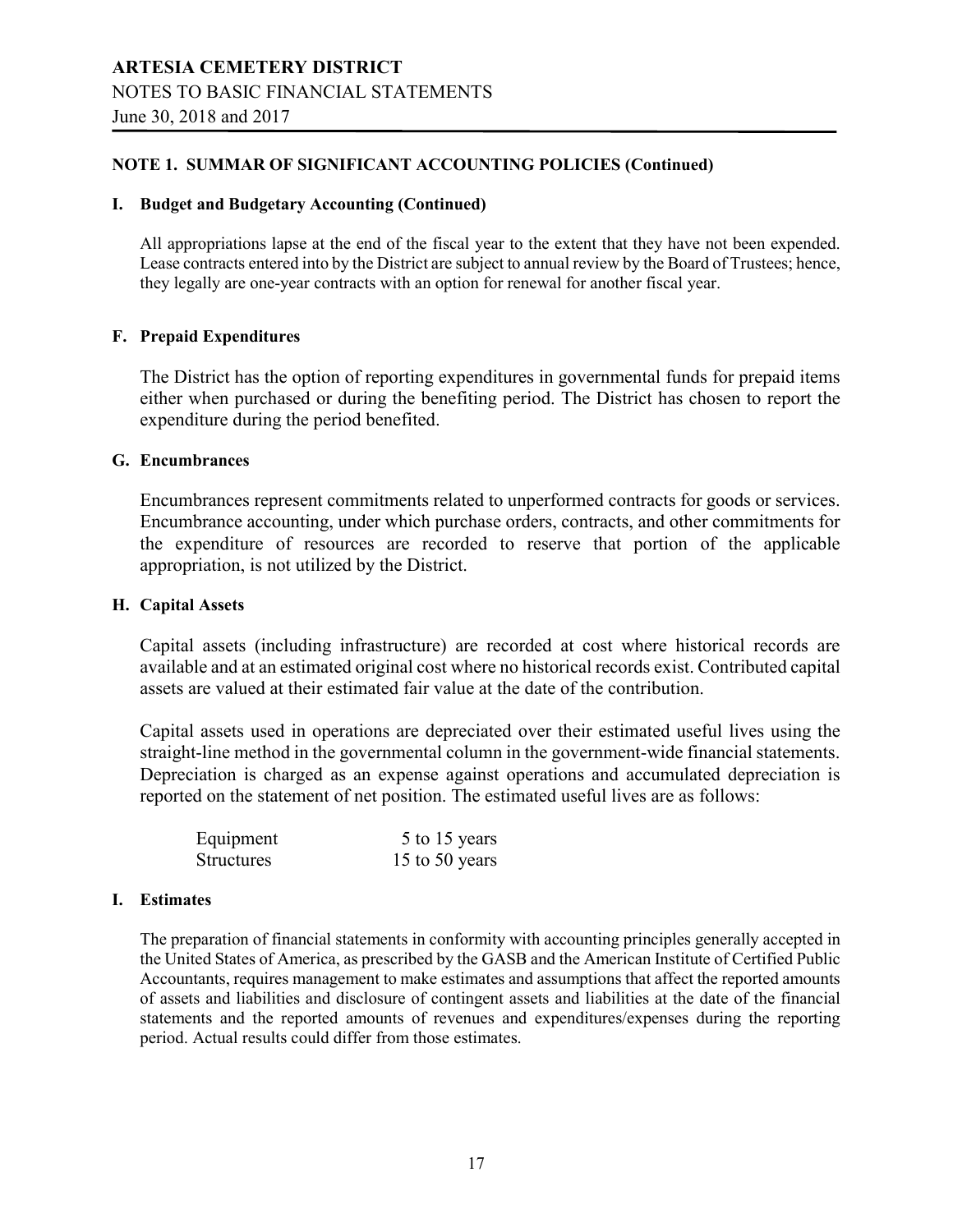### **NOTE 1. SUMMAR OF SIGNIFICANT ACCOUNTING POLICIES (Continued)**

### **J. Long-term Obligations**

In the government-wide financial statements, long-term debt and other long-term obligations are reported as liabilities in the statement of net position. In the fund financial statements, governmental fund types report the face amount of debt issued as other financing sources.

### **J. Compensated Absences**

The District's policy permits employees to accumulate earned but unused vacation. Vested or accumulated vacation leave that is expected to be liquidated with expendable available financial resources is reported as an expenditure and fund liability of the governmental fund from which it will be paid. Amounts of vested or accumulated vacation leave that are not expected to be liquidated with expendable available financial resources are reported in the government-wide financial statements.

### **K. Fund Balances**

Fund balances of the governmental funds are classified as follows:

Nonspendable Fund Balance - represents amounts that cannot be spent because they are either not in spendable form (such as inventory or prepaid insurance) or legally required to remain intact (such as notes receivable or principal of a permanent fund).

Restricted Fund Balance - represents amounts that are constrained by external parties, constitutional provisions or enabling legislation.

Committed Fund Balance - represents amounts that can only be used for a specific purpose because of a formal action by the District's governing board. Committed amounts cannot be used for any other purpose unless the governing board removes those constraints by taking the same type of formal action. Committed fund balance amounts may be used for other purposes with appropriate due process by the governing board. Commitments are typically done through adoption and amendment of the budget. Committed fund balance amounts differ from restricted balances in that the constraints on their use do not come from outside parties, constitutional provisions, or enabling legislation.

Assigned Fund Balance - represents amounts which the District intends to use for a specific purpose, but that do not meet the criteria to be classified as restricted or committed. Intent may be stipulated by the governing board or by an official or body to which the governing board delegates the authority. Specific amounts that are not restricted or committed in a special revenue, capital projects, debt service, or permanent funds are assigned for purposes in accordance with the nature of their fund type or the fund's primary purpose. Assignments within the general fund convey that the intended use of those amounts is for a specific purpose that is narrower than the general purpose of the District.

Unassigned Fund Balance - represents amounts which are unconstrained in that they may be spent for any purpose. Only the general fund reports a positive unassigned fund balance. Other governmental funds might report a negative balance in this classification because of overspending for specific purposes for which amounts had been restricted, committed or assigned.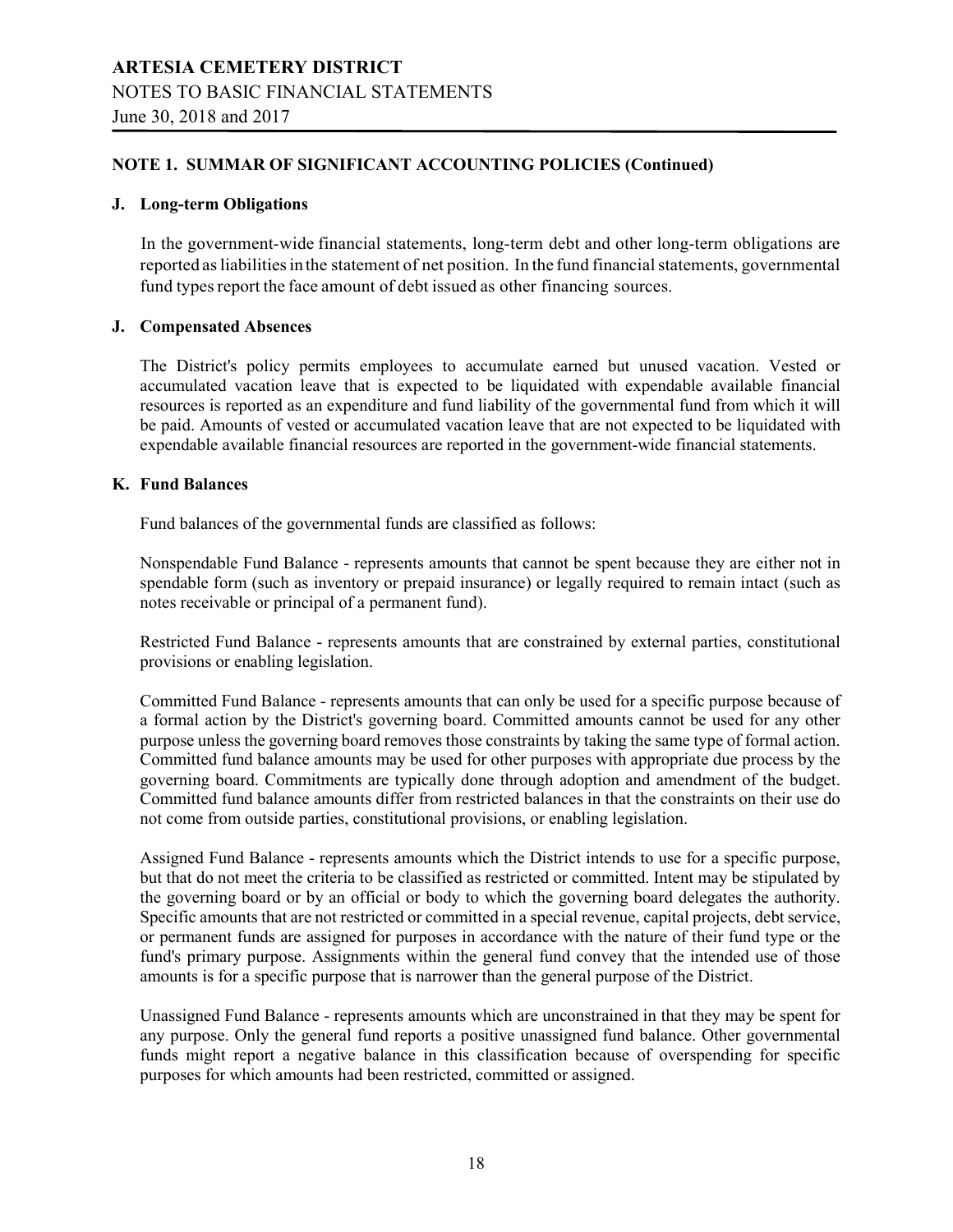### **NOTE 1. SUMMAR OF SIGNIFICANT ACCOUNTING POLICIES (Continued)**

### **L. Fund Balances**

When an expenditure is incurred for a purpose for which both restricted and unrestricted fund balance is available, the District considers restricted funds to have been spent first. When an expenditure is incurred for which committed, assigned, or unassigned fund balances are available, the District considers amounts to have been spent first out of committed funds, then assigned funds, and finally unassigned funds.

### **N. Future Accounting Pronouncements**

GASB Statements listed below will be implemented in future financial statements:

| GASB No. 83 | "Certain Activities"                          | The provisions of this statement are<br>effective fiscal years beginning after<br>June 15, 2018      |
|-------------|-----------------------------------------------|------------------------------------------------------------------------------------------------------|
| GASB No. 84 | "Fiduciary Activates"                         | The provisions of this statement are<br>effective fiscal years beginning after<br>December 15, 2018  |
| GASB No. 87 | "Leases"                                      | The provisions of this statement are.<br>effective fiscal years beginning after<br>December 15, 2019 |
| GASB No. 88 | Extinguishment<br>"Certain<br>Debt<br>Issues" | The provisions of this statement are<br>effective fiscal years beginning<br>after June 15, 2018      |
| GASB No. 89 | "Accounting for Interest Cost"                | The provisions of this statement are.<br>effective fiscal years beginning<br>after June 15, 2018     |
| GASB No. 90 | "Majority Equity Interests"                   | The provisions of this statement are<br>effective fiscal years beginning<br>after June 15, 2018      |

### **NOTE 2. CASH AND INVESTMENTS**

On June 30, 2018, the District had the following cash and investments on hand:

|                            | General |        | Endowment |       |
|----------------------------|---------|--------|-----------|-------|
|                            | Fund    |        | Fund      | Total |
| Cash in banks and on hand  |         | 17.406 |           |       |
|                            |         |        |           |       |
| Total cash and investments |         | 17.406 |           | .406  |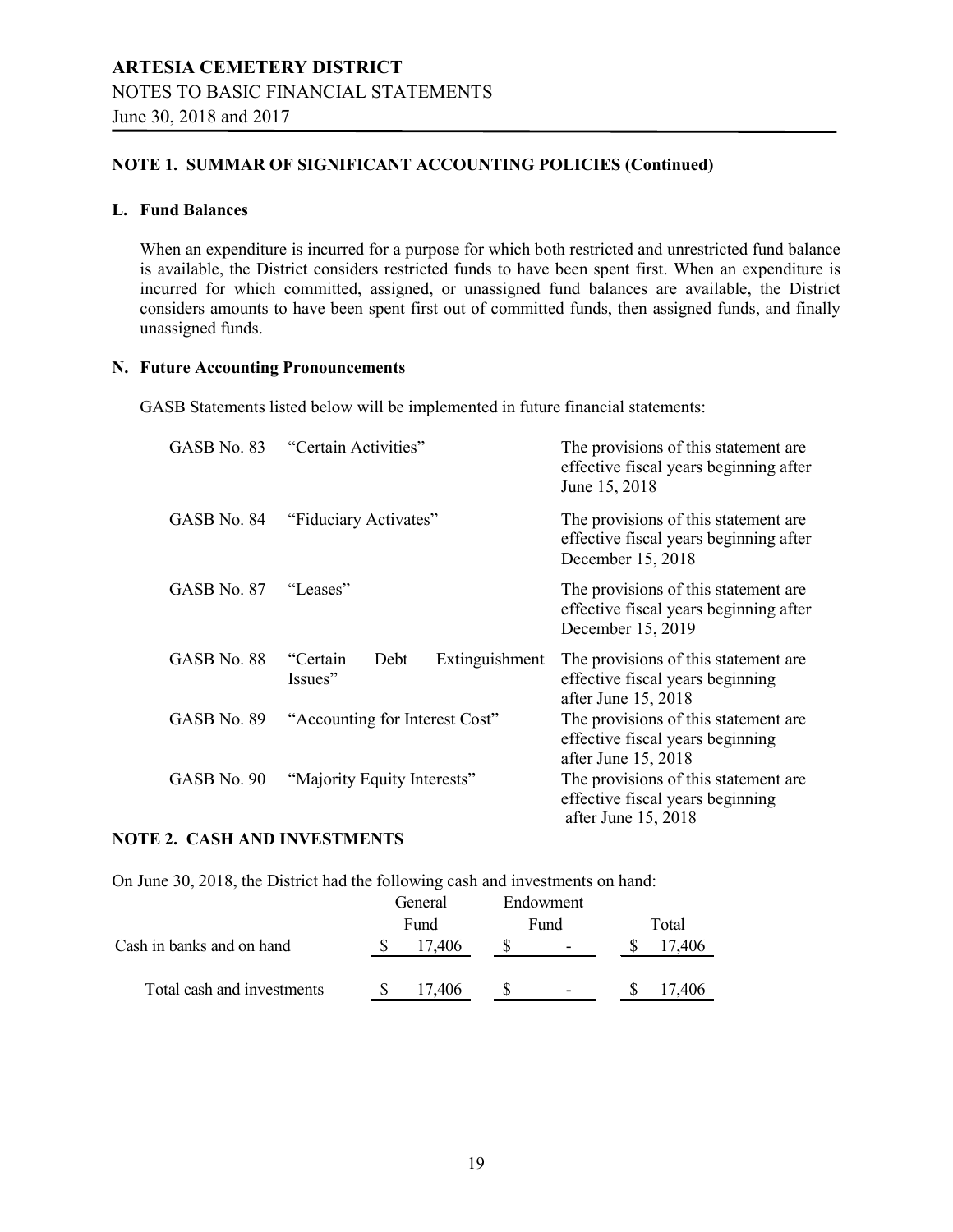# **ARTESIA CEMETERY DISTRICT** NOTES TO BASIC FINANCIAL STATEMENTS

June 30, 2018 and 2017

### **NOTE 2. CASH AND INVESTMENTS**

On June 30, 2017, the District had the following cash and investments on hand: follows:

| Cash and investments, statement of net position | 7.432 |
|-------------------------------------------------|-------|
| Total cash and investments                      | 7.432 |

### Disclosures Relating to Interest Rate Risk

Interest rate risk is the risk that changes in market interest rates will adversely affect the fair value of an investment. Generally, the longer the maturity of an investment, the greater the sensitivity of its fair value to changes in market interest rates. One of the ways that the District manages its exposure to interest rate risk is by purchasing a combination of shorter term and longer term investments and by timing cash flows from maturities so that a portion of the portfolio is maturing or coming close to maturity evenly over time as necessary to provide the cash flow and liquidity needed for operations. Information about the sensitivity of the fair values of the District's investments (including investments held by fiscal agents) to market interest rate fluctuations is provided by the following table that shows the distribution of the District's investments by maturity.

Investment balances as of June 30, 2018 and 2017 were the following:

|                           |                    | Remaining Maturity (in Months) |                      |       |                            |                          |                     |                          |                        |                          |  |
|---------------------------|--------------------|--------------------------------|----------------------|-------|----------------------------|--------------------------|---------------------|--------------------------|------------------------|--------------------------|--|
| <b>Investment Type</b>    | Carrying<br>Amount |                                | 12 Months<br>Or Less |       | $13 - 24$<br><b>Months</b> |                          | $25 - 60$<br>Months |                          | More than<br>60 Months |                          |  |
| Merrill Lynch Investments |                    | 2,683                          | \$                   | 2,683 | <sup>S</sup>               | $\overline{\phantom{a}}$ | -S                  | -                        |                        | $\overline{\phantom{a}}$ |  |
| Total                     | \$                 | 2.683                          | S                    | 2,683 |                            | $\overline{\phantom{0}}$ | S                   | $\overline{\phantom{0}}$ |                        | $\overline{\phantom{0}}$ |  |

### Disclosures Relating to Credit Risk

Generally, credit risk is the risk that an issuer of an investment will not fulfill its obligation to the holder of the investment. This is measured by the assignment of rating by a nationally recognized statistical rating organization. Presented below, is the minimum rating required by (where applicable) the California Government Code, the District's investment policy, or debt agreements, and the actual rating as of fiscal year end for each investment type.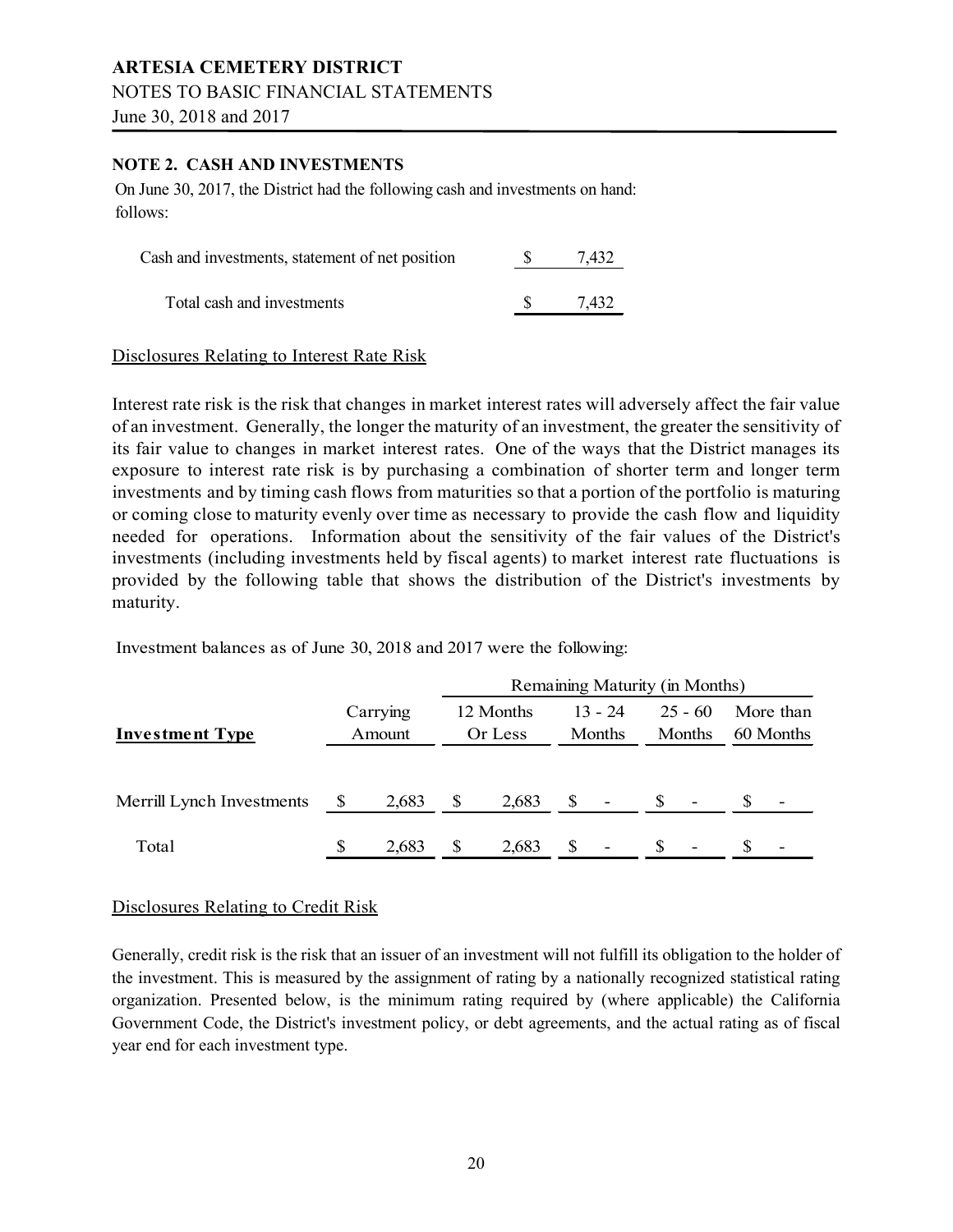### **NOTE 2. CASH AND INVESTMENTS**

### Concentration of Credit Risk

The investment policy of the District contains no limitations on the amount that can be invested in any one issuer beyond that stipulated by the California Government Code. There are no investments in any one issuer that represent 5% or more oftotal District investments.

### **NOTE 3. CAPITAL ASSETS**

The District capital asset activity for the fiscal years ended June 30, 2018 and 2017 is as follows:

|                                 | Beginning      |                  |             | Ending        |
|---------------------------------|----------------|------------------|-------------|---------------|
|                                 | <b>Balance</b> | <b>Additions</b> | Retirements | Balance       |
| <b>GOVERNMENTAL ACTIVITIES:</b> |                |                  |             |               |
| Non-depreciable assets:         |                |                  |             |               |
| Land                            | 56,297         | $\mathbb{S}$     | \$          | 56,297<br>\$. |
| Total non-depreciable assets    | 56,297         |                  |             | 56,297        |
| Depreciable assets:             |                |                  |             |               |
| Structures and improvements     | 409,662        |                  |             | 409,662       |
| Equipment                       | 189,711        |                  |             | 189,711       |
| Total depreciable assets        | 599,373        |                  |             | 599,373       |
| Total capital assets            | \$655,670      | \$               | S           | \$655,670     |
| Accumulated depreciation:       |                |                  |             |               |
| Structures and improvements     |                | (18, 557)        |             | (18, 557)     |
| Equipment                       |                | (19,968)         |             | (19,968)      |
| Total accumulated depreciation  |                | (38, 525)        |             | (38, 525)     |
| Total capital assets, net       | \$655,670      | \$(38,525)       | \$          | \$617,145     |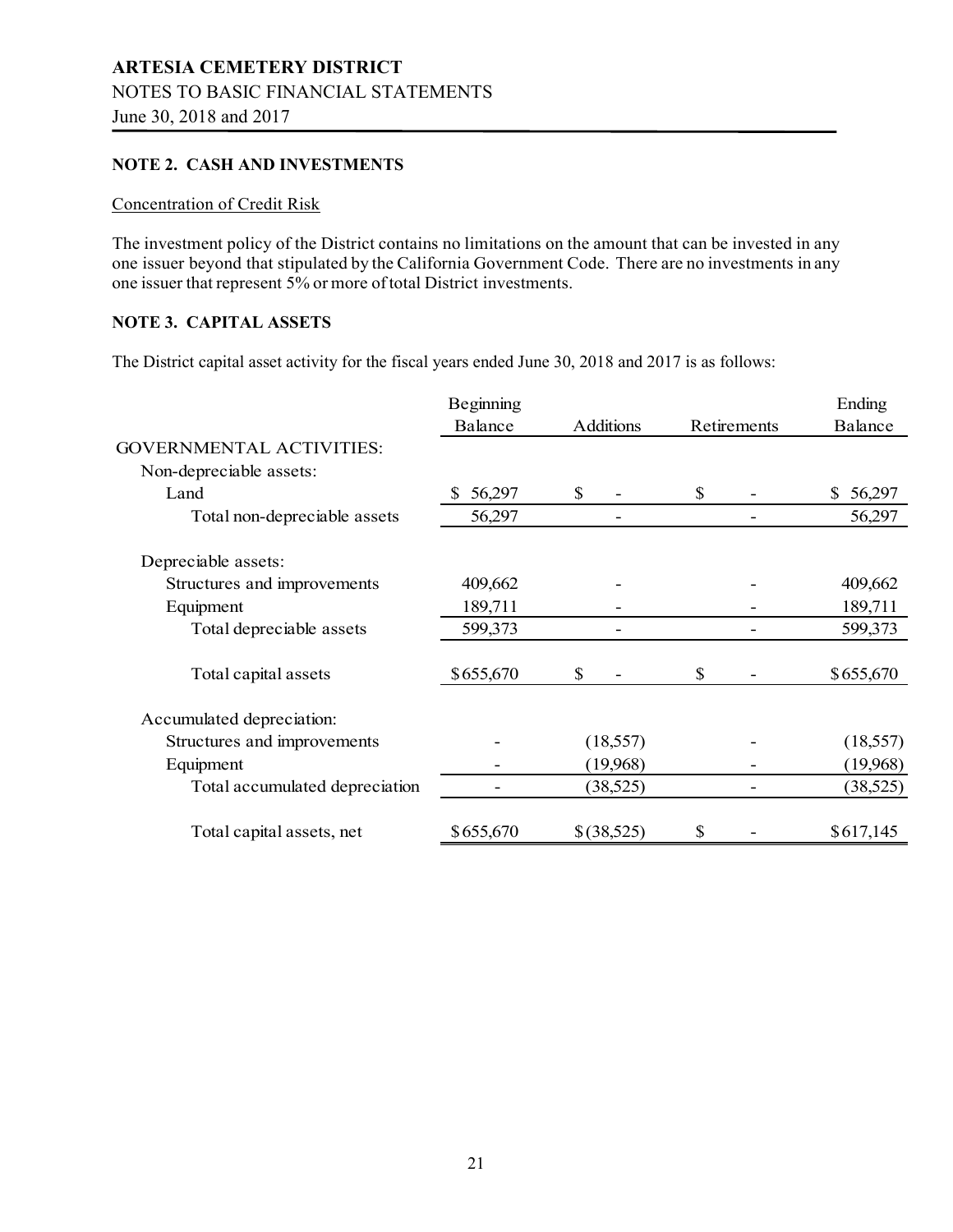### NOTES TO BASIC FINANCIAL STATEMENTS

June 30, 2018 and 2017

### **NOTE 3. CAPITAL ASSETS (Continued)**

|                                 | Beginning      |                  |             | Ending       |
|---------------------------------|----------------|------------------|-------------|--------------|
|                                 | <b>Balance</b> | <b>Additions</b> | Retirements | Balance      |
| <b>GOVERNMENTAL ACTIVITIES:</b> |                |                  |             |              |
| Non-depreciable assets:         |                |                  |             |              |
| Land                            | 56,297         | $\mathbb{S}$     | \$          | \$<br>56,297 |
| Total non-depreciable assets    | 56,297         |                  |             | 56,297       |
| Depreciable assets:             |                |                  |             |              |
| Structures and improvements     | 409,662        |                  |             | 409,662      |
| Equipment                       | 189,711        |                  |             | 189,711      |
| Total depreciable assets        | 599,373        |                  |             | 599,373      |
| Total capital assets            | 655,670        |                  |             | 655,670      |
| Accumulated depreciation:       |                |                  |             |              |
| Structures and improvements     | (70, 444)      | (15, 484)        |             | (85,928)     |
| Equipment                       | (110, 825)     | (24, 019)        |             | (134, 844)   |
| Total accumulated depreciation  | (181,269)      | (39, 503)        |             | (220,772)    |
| Total capital assets, net       | \$474,401      | \$(39,503)       | \$          | \$434,898    |

### **NOTE 5. NET POSITION**

The government-wide financial statements utilize a net position presentation. GASB Statement No. 63 requiresthat the difference between assets added to the deferred outflows of resources and liabilities added to the deferred inflows of resources be reported as net position. Net position is categorized as either net investment in capital assets, restricted, and unrestricted.

*Net investment in capital assets -* This category groups all capital assets, including infrastructure, into one component of net position. Accumulated depreciation and the outstanding balances of debt that are attributable to the acquisition, construction, or improvement of these assets reduce the balance in this category.

*Restricted Net Position* - This category presents external restrictions imposed by creditors, grantors, contributors, or laws or regulations of other governments and restrictions imposed by law through constitutional provisions or enabling legislation.

*Unrestricted Net Position -* This category represents net position of the District, not restricted for any project or other purpose.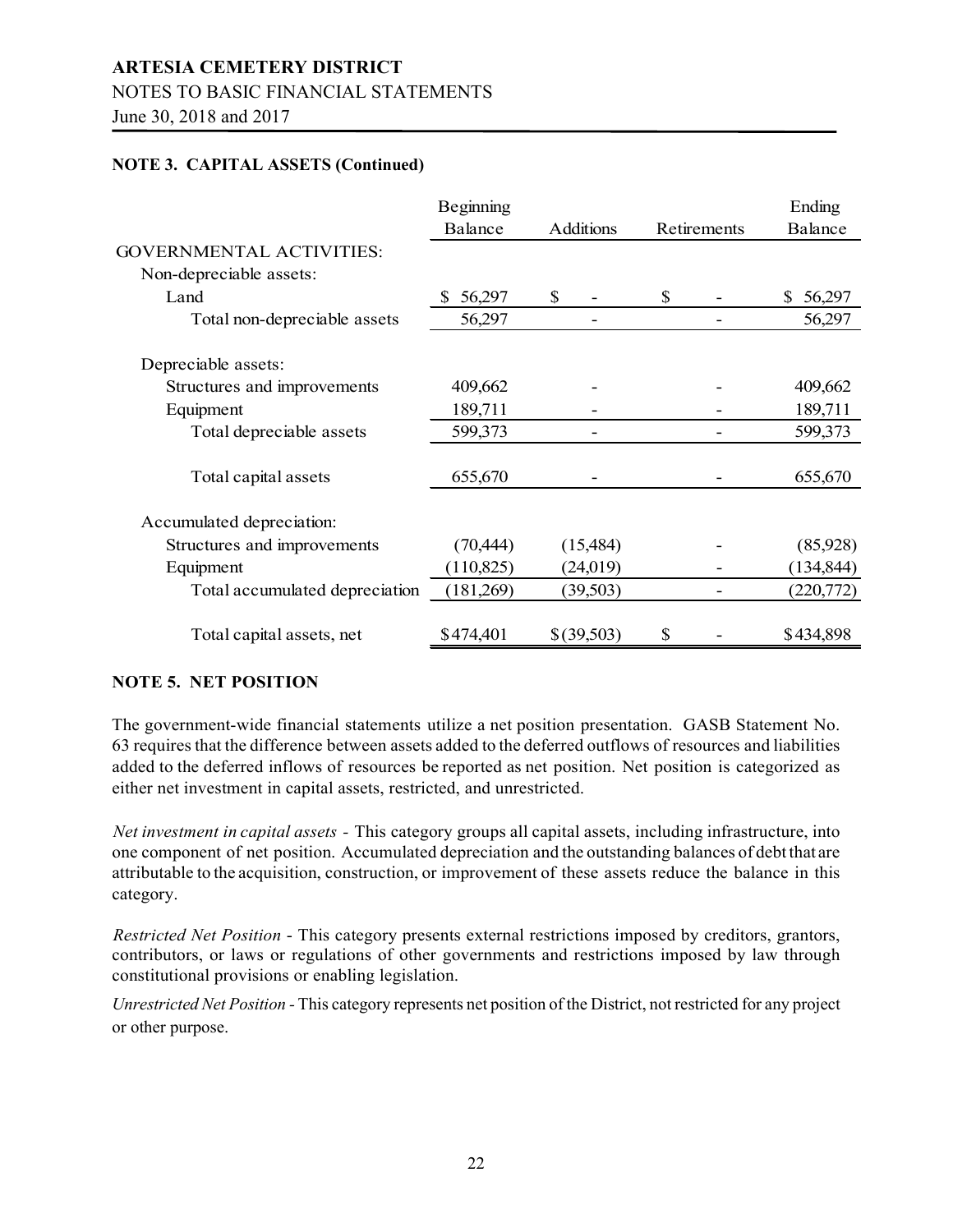# **ARTESIA CEMETERY DISTRICT** NOTES TO BASIC FINANCIAL STATEMENTS June 30, 2018 and 2017

### **NOTE 6. EXCESS OF EXPENDITURES OVER BUDGET**

The District did not create a budget for fiscal years ended June 30, 2018 and 2017. Below show the expenses where no budget was created

| General Fund                       | 2018          |    | 2017    |
|------------------------------------|---------------|----|---------|
| Salaries and benefits              | \$<br>434,701 | \$ | 399,058 |
| Trustee stipend                    | 1,100         |    |         |
| Repairs, Maintenance, and Supplies | 37,541        |    | 42,607  |
| Vehicle operations                 | 4,685         |    | 6,356   |
| Lease & Rent                       | 2,449         |    | 4,711   |
| Misappropriation of asset          | 61,247        |    | 109,981 |
| Administrative                     | 58,573        |    | 36,198  |
| Miscellaneous                      | 1,195         |    | 992     |
|                                    | 601,491       | S  | 599.903 |

### **NOTE 7. ENDOWMENT FUND**

Due to misappropriation of assets, the District spent endowment funds for general fund expenditures. The District is currently creating a plan for the general fund to reimbursement the endowment fund. The general fund borrowed \$100,450 for the fiscal year ended June 30, 2018 and borrowed \$72,450 for the fiscal year ended June 30, 2017. The total balance owed as of June 30, 2018 is \$908,284. The balance owed as of June 30, 2017 is \$807,834.

### **NOTE 8. SUBSEQUENT EVENTS**

On September 11, 2018, due to concerns raised by the Artesia Cemetery District's Board of Trustees, The Board of Supervisors instructed the Auditor-Controller to review the District's business practices, finances, governance, and any other matters affecting the operation of the District. The Review was released on April 2, 2019.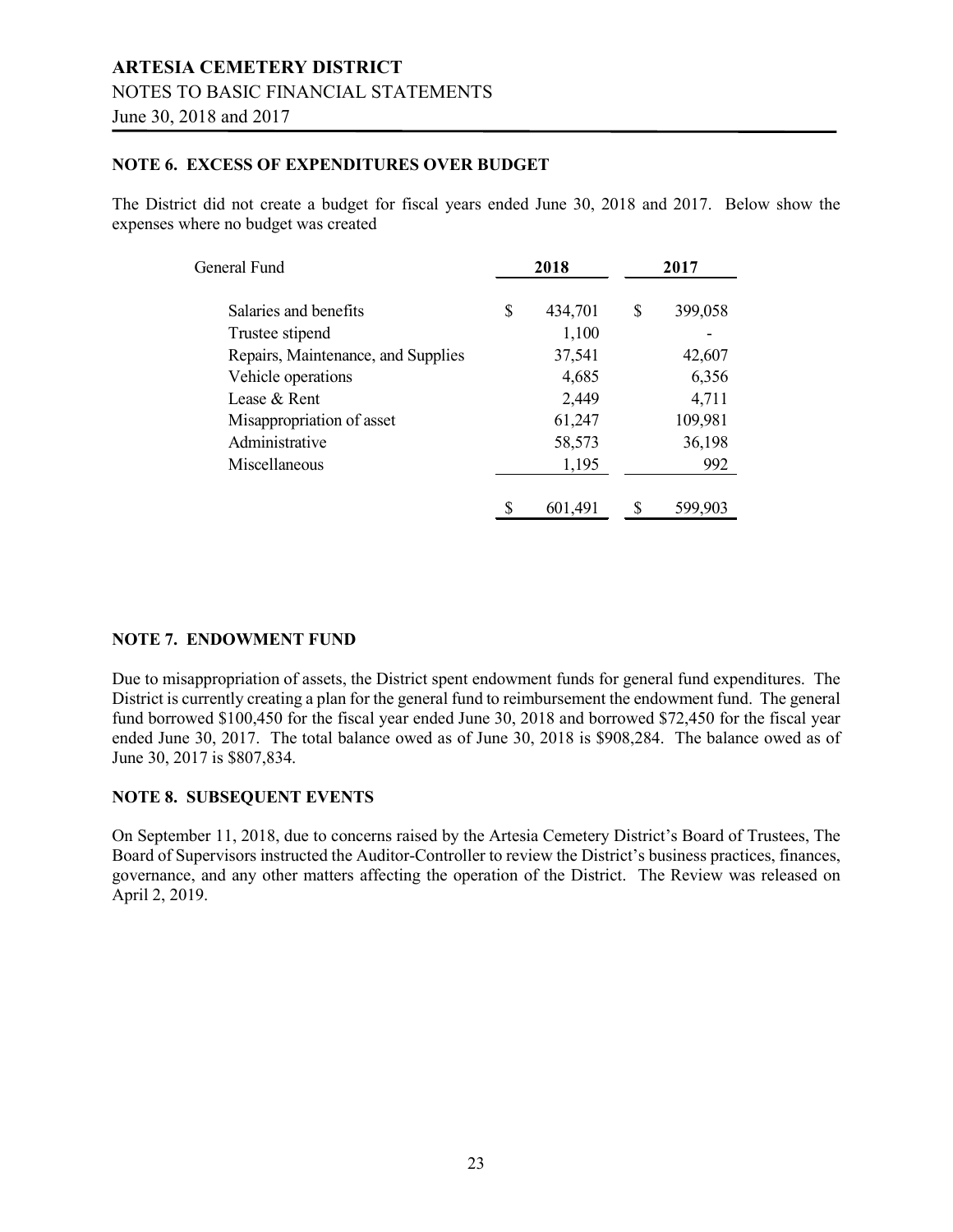Governmental Funds Statement of Revenues, Expenditures, and Changes in Fund Balances - Budget and Actual For the Year Ended June 30, 2018

|                                    | <b>General Fund</b> |                                              |              |                          |    |                                                             |  |
|------------------------------------|---------------------|----------------------------------------------|--------------|--------------------------|----|-------------------------------------------------------------|--|
|                                    |                     | <b>Budgeted</b><br>amounts<br>original/final |              | <b>Actual</b><br>amounts |    | <b>Variance with</b><br>final budget<br>positive/(negative) |  |
| <b>Revenues</b>                    |                     |                                              |              |                          |    |                                                             |  |
| Property taxes                     | $\mathbb{S}$        |                                              | $\mathbb{S}$ | 162,057                  | \$ | 162,057                                                     |  |
| Charges for services               |                     |                                              |              | 328,389                  |    | 328,389                                                     |  |
| Other income                       |                     |                                              |              | 262                      |    | 262                                                         |  |
| Total revenues                     |                     |                                              |              | 490,708                  |    | 490,708                                                     |  |
| <b>Expenditures</b>                |                     |                                              |              |                          |    |                                                             |  |
| Salaries and benefits              |                     |                                              |              | 434,701                  |    | (434,701)                                                   |  |
| Trustee stipend                    |                     |                                              |              | 1,100                    |    | (1,100)                                                     |  |
| Repairs, maintenance, and supplies |                     |                                              |              | 37,541                   |    | (37, 541)                                                   |  |
| Vehicle operations                 |                     |                                              |              | 4,685                    |    | (4,685)                                                     |  |
| Lease                              |                     |                                              |              | 2,449                    |    | (2, 449)                                                    |  |
| Misappropriation of asset          |                     |                                              |              | 61,247                   |    | (61, 247)                                                   |  |
| Administrative                     |                     |                                              |              | 58,573                   |    | (58, 573)                                                   |  |
| Miscellaneous                      |                     |                                              |              | 1,195                    |    | (1,195)                                                     |  |
| Total expenditures                 |                     |                                              |              | 601,491                  |    | (601, 491)                                                  |  |
| Net change in fund balances        |                     |                                              |              | (110, 783)               |    | 1,092,199                                                   |  |
| Fund balances, beginning of year   |                     | (985, 413)                                   |              | (985, 413)               |    |                                                             |  |
| Fund balances, end of year         | \$                  | (985, 413)                                   |              | (1,096,196)              | \$ | (110, 783)                                                  |  |